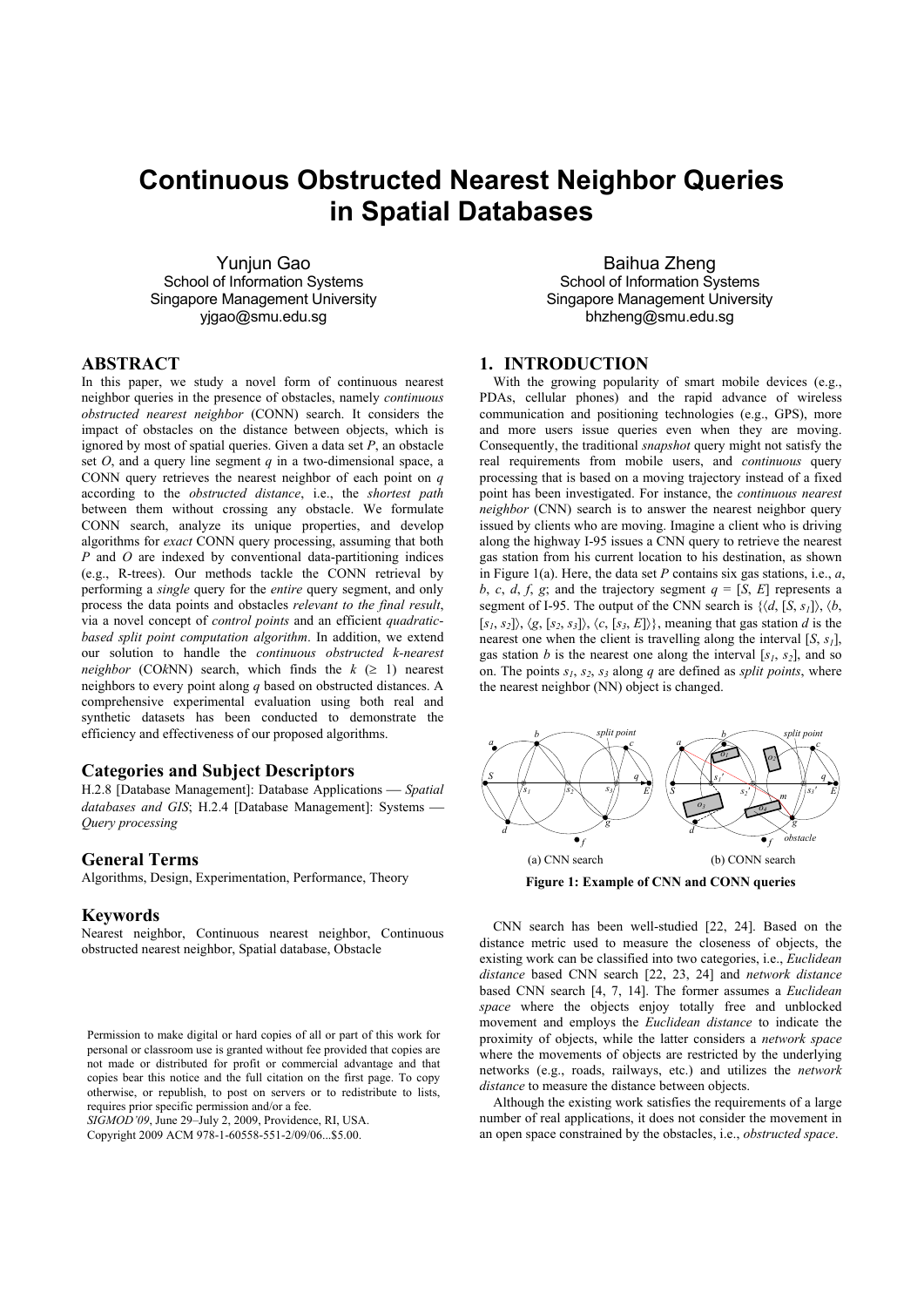For example, a battlefield usually does not have any fixed road network structure and tanks/soldiers can move totally free, as long as the path is not blocked. Another example is that mobile robots help rescue survivors after a disaster (e.g., a devastating earthquake). The robots equipped with location-sensing ability as well as visual and other sensors can burrow into the rubble and try to locate potential survivors, which can facilitate the excavation without further injuring survivors. Theoretically, the robot navigating the space can take any direction but the physical obstacles (e.g., rocks etc.) affect the real distance that a robot has to travel in order to reach its destination.

Consequently, the obstructed space is different from both the Euclidean space and the network space. Compared with the Euclidean space, it considers the existence of obstacles that may block the immediate path from one object to another and hence the Euclidean distance between them does not always indicate the real travelling distance. On the other hand, compared with the network space, it does not assume any underlying fixed network structure and still entitles the objects to free movements. Correspondingly, the distance between two objects in an obstructed space is measured based on the *obstructed distance*, i.e., the shortest path connecting two objects without crossing any obstacle. Take the objects *a* and *g* shown in Figure 1(b) as an example. Their Euclidean distance is the length of segment [*a*, *g*], whereas their obstructed distance is the summation of the lengths of segment [*a*, *m*] and segment [*m*, *g*], because of the obstruction of obstacle *o4*.

In this paper, we consider the CNN search in an obstructed space, namely *continuous obstructed nearest neighbor* (CONN) search. Given a data set *P*, an obstacle set *O*, and a query line segment *q* in a two-dimensional (2D) space, a CONN query retrieves the obstructed nearest neighbor (ONN) for every point along *q* according to the obstructed distance. Specifically, the CONN retrieval aims at finding a set of  $\langle p, R \rangle$  tuples, where  $p \in P$ is the ONN for any point in the interval  $R \subset q$ . Continuing the example in Figure 1(b) where the obstacle set *O* contains four rectangular obstacles<sup>1</sup>  $o<sub>1</sub>$ ,  $o<sub>2</sub>$ ,  $o<sub>3</sub>$ , and  $o<sub>4</sub>$ , the CONN query returns  $\{\langle a, [S, s_1] \rangle, \langle b, [s_1', s_2] \rangle, \langle g, [s_2', s_3] \rangle, \langle c, [s_3', E] \rangle\},\$  which indicates that object *a* is the ONN for each point along interval [*S*, *s<sub>1</sub>*<sup> $\alpha$ </sup>, object *b* is the ONN for each point along interval [*s<sub>1</sub>'*, *s*<sub>2</sub><sup> $\alpha$ </sup>], etc. Note that the split points  $s_1$ ,  $s_2$ , and  $s_3$  defined by a CNN search are different from the split points  $s_1$ <sup>*'*</sup>,  $s_2$ <sup>*'*</sup>, and  $s_3$ <sup>*'*</sup> defined by a CONN search. In addition, the answer objects vary as well. For example, object *d* is the NN for *S* in a Euclidean space, whereas it is not the ONN for *S* in an obstructed space, due to the blocking of obstacle *o3*.

CONN search is useful for many real-life applications. Consider the example of robots rescuing survivors. Suppose that the robots successfully locate some survivors and a 3D map has been constructed based on the data collected by robots along their way navigating the space. Based on the map information, we can identify several routes that are not blocked and invoke CONN search to locate the nearest survivors along the path. The number of nearest survivors and the distance between the survivors to the corresponding points along the path provide critical information that can help the emergency personnel to plan the excavation. We focus this paper on the CONN query, not only because the

1

problem is interesting and has a large application base, but also because it poses some challenging research issues that are worth investigating.

The first issue is how to calculate the obstructed distance efficiently. Based on the existing work related to robot motion planning, the lower bound of the calculation is *O* (*n*log*n*), with *n* as the total number of obstacle vertices [2]. In practice, a popular and practical method based on *visibility graph VG* [2] has *O* (*n<sup>2</sup>* log*n*) as the worst case time complexity. Compared with Euclidean distance which can be derived in constant time, the computation cost of the obstructed distance is much more expensive. In addition, *VG*-based approaches need to maintain a visibility graph, which requires  $O(n^2)$  space in the worst case. The high space complexity deteriorates its scalability, not to mention its extremely high update cost.

We try to tackle this issue from two aspects, i.e., reducing the number of obstructed distance calculations and simplifying the obstructed distance calculations. The former objective is achieved via effective pruning techniques that can filter out unqualified objects as early as possible. As for the second target, we construct a *local visibility graph* to simplify the calculation process. Initially, the local visibility graph only contains two endpoints of a given query line segment. As we process the query and evaluate data points, we incrementally insert the obstacles that might affect the query result into the local visibility graph. Due to the small size of the local visibility graph, the insertion/deletion/update can be efficiently supported.

The second issue is how to efficiently answer a CONN query. A naive approach is to issue an *obstructed nearest neighbor* (ONN) search [31] at every point of a specified query line segment *q*. However, this approach is definitely infeasible as the number of points on  $q$  is infinite. Motivated by the fact that nearby points along the query segment might share the same ONN, we adopt an incremental approach to fine-tune the result upon the evaluation of each new data point, based on the concept of split point (i.e., the points along the query segment bounded by two continuous split points share the same ONN). Nevertheless, due to the existence of obstacles, existing split point formation algorithms developed for CNN search cannot be applied. In this paper, we propose a novel concept, namely *control point*, to facilitate the computation of obstructed distances, and design a *quadratic-based* approach to form split points. In addition, several pruning strategies have been proposed to further improve the search performance.

In summary, this paper has made five-fold main contributions, summarized as follows:

- We formalize CONN search, a new addition to the family of spatial queries in an obstructed space. To the best of our knowledge, this paper is the first attempt on this problem.
- We introduce the concept of control point that significantly simplifies the computation and comparison of the obstructed distance between two objects.
- We propose a quadratic-based method to form split points, by solving quadratic inequalities.
- We develop an efficient algorithm for processing CONN search which can be extended to handle CO*k*NN retrieval.
- We conduct extensive experiments using both real and synthetic datasets to demonstrate the efficiency and effectiveness of the proposed algorithms.

<sup>1</sup> Although an obstacle can be in any shape (e.g., triangle, pentagon, etc.), we assume it is a rectangle in this paper.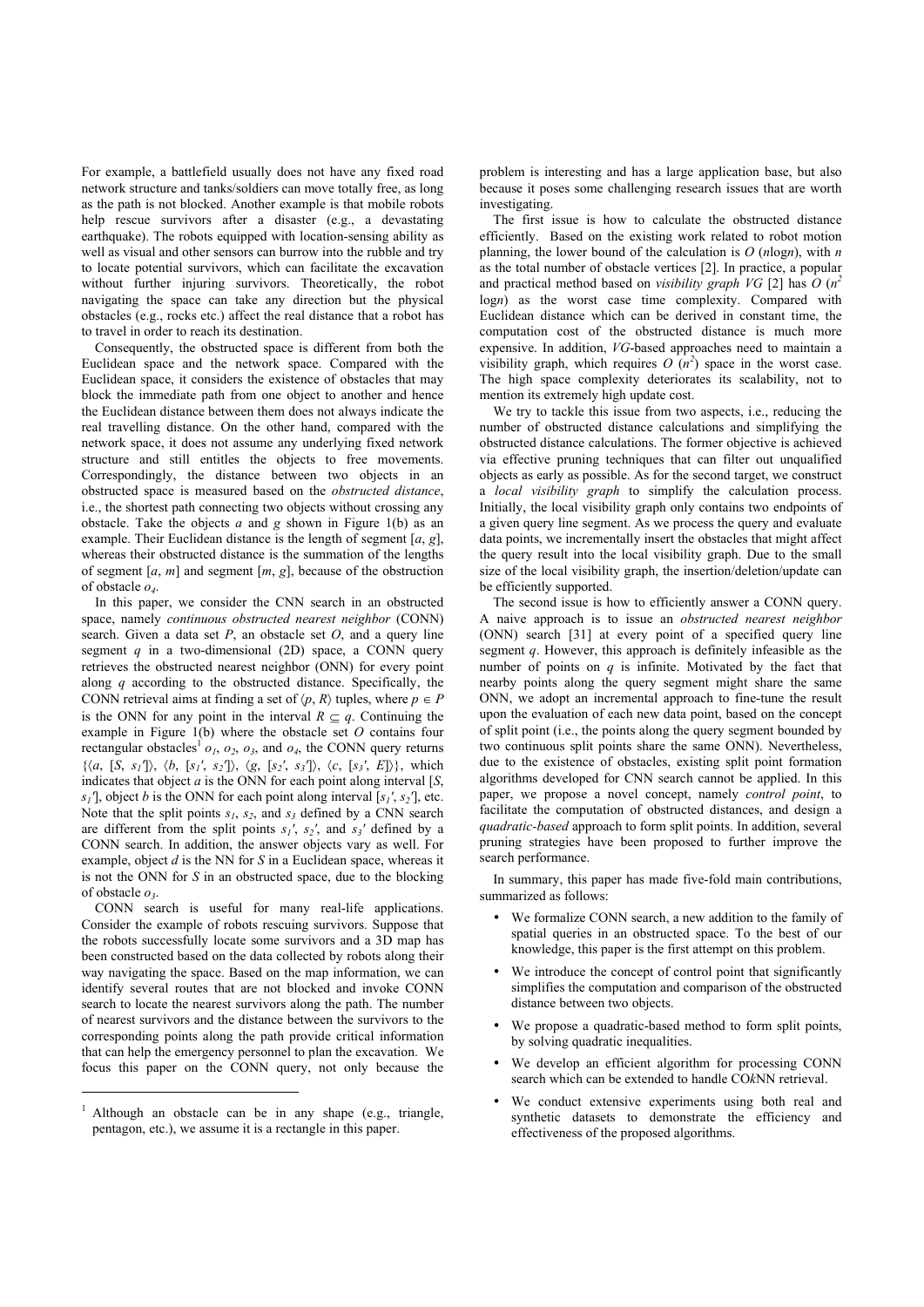The rest of this paper is organized as follows. Section 2 overviews related work. Section 3 formulates the CONN problem, introduces the concept of control point, and presents the split point computation approach. Section 4 elaborates an efficient algorithm for CONN query. Section 5 reports experimental results and our findings. Finally, Section 6 concludes the paper with some directions for future work.

## **2. RELATED WORK**

In this section, we review the existing work related to CONN queries, namely, point NN search in the Euclidean space, snapshot CNN/C*k*NN queries, query processing with the existence of obstacles, and main-memory obstacle path search.

## **2.1 Point NN Search**

A conventional (i.e., point) NN query finds the  $k \geq 1$ ) data point(s) from a data set that are closest to a specified query point *q* according to Euclidean distance. The algorithms for NN search on R-trees [1, 11, 19] follow the *branch-and-bound* paradigm and utilize some metrics to prune the search space. For example, the metric  $mindist(q, N)$  corresponds to the minimal distance between *q* and any point included by a node *N*; and thus it gives a lower bound of the distance from any point of *N* to *q*.

Existing algorithms for NN search usually follow either *bestfirst* (BF) or *depth-first* (DF) traversal paradigm. DF algorithms [3, 18] start from the root, and visit recursively the node with the smallest *mindist* to *q* until the leaf level where a potential NN is reached. Subsequently, the algorithm conducts backtrackings. In particular, during backtracking to the upper levels, DF only visits those entries whose minimum distances to *q* are smaller than the distance between the NN candidate retrieved so far and the query point. As demonstrated in [16], the DF algorithm is suboptimal, i.e., it accesses more nodes than necessary.

BF algorithms [12, 13] achieve the optimal I/O performance by visiting only the nodes necessary for obtaining the NN(s). Towards this, BF maintains a heap *H* with the entries visited so far, sorted in ascending order of their *mindist* to *q*. Starting from the root node, BF recursively examines the top entry *e* of *H*. If *e* is an intermediate node (i.e., a non-leaf node), its child entries are en-heaped for later examination. If *e* is a data point, it is reported as an actual NN of a query point. Both DF and BF can be easily extended to retrieve  $k \geq 1$ ) NNs. Furthermore, BF is *incremental*, i.e., it returns the NNs in ascending order of their distances to the query point; and hence *k* does not have to be known in advance, which allows different termination conditions to be applied.

#### **2.2 Snapshot CNN/C***k***NN Queries**

The CNN search has received considerable attention since it was first introduced by Sistla *et al.* [21] in spatial-temporal databases. In the initial work, modeling methods and query languages for the expression of CNN queries are presented, but not the processing algorithms. The first algorithm for CNN query processing, based on periodical sampling technique, is proposed in [22]. Due to the inherent shortcoming of sampling, its performance highly depends on the number and positions of those sampling points and its accuracy cannot be guaranteed. In order to conduct *exact* CNN search, two query processing algorithms are proposed in [23, 24], using R-trees as the underlying data structure. The first algorithm is based on the concept of *timeparameterized* (TP) queries [23], which treats a query line segment as the moving trajectory of a query point. Thus, the

nearest object to the moving query point is valid only for a limited duration, and a new TP query is issued to retrieve the next nearest object once the valid time of current query expires, i.e., when a split point is reached. Although the TP approach avoids the drawbacks of sampling, it needs to issue *m* TP queries with *m* the number of answer objects. In order to improve the performance, the second algorithm [24] retrieves all the answer objects for the *whole* query line segment in a *single* round. Recently, Zheng *et al.* [32] study CNN search in wireless data broadcast systems, where mobile clients answer their own CNN search via listening to the wireless broadcast channel.

All the above work on CNN queries use Euclidean distances to measure the proximity of objects. As for network distance, the first algorithm to process CNN queries in a road network is proposed in [7], which tries to find the locations on a path that an NN search must be performed. However, it does not support C*k*NN search. Motivated by this, Kolahdouzan and Shahabi [14] present two methods, namely, *Intersection Examination* (IE) and *Upper Bound Algorithm* (UBA). Compared with IE, UBA gains better performance by restricting the evaluation of *k*NN queries to only the locations where they are required. An alternative approach is proposed in [4]. It retrieves the *k*NN object sets of all network nodes in the query path, and associates them with the data objects located along the path.

As mentioned in Section 1, all the aforementioned algorithms do not take into consideration the existence of obstacles and they cannot be used to deal with CONN queries efficiently. The main difference between CNN search and CONN search has been summarized in [31].

#### **2.3 Queries with Obstacles**

In an obstructed space, the distance between objects is affected by the existence of physical obstacles (e.g., buildings, rivers, etc.). Zhang *et al.* [31] propose several algorithms for processing common spatial queries such as range queries, NN search, *e*distance join queries, closest pair queries and distance semi-join queries, in the obstructed space. Xia *et al.* [29] present a more detailed study of the *obstructed nearest neighbor* (ONN) query which finds the  $k \geq 1$ ) NNs of a given query point according to the obstructed distance. However, to the best knowledge of the authors, the CONN search has not been studied before.

More recently, the impact of obstacles on the object visibility has been studied. Although it does not employ the obstructed distance to measure the closeness between objects, it does consider the existence of obstacles and two objects are visible to each other iff the straight line segment connecting them does not pass through any obstacle. Nutanong *et al.* [15] explore the *visible k-nearest neighbor* (V*k*NN) search, which returns the *k* NNs that are *visible* to a specified query point. Further studies along this line include *visible reverse k-nearest neighbor* search [8] and *continuous* V*k*NN search [9].

In addition, the problem of *spatial clustering in the presence of obstacles* has attracted considerable attention in recent years. It divides a set of 2D data points into smaller homogeneous groups (i.e., clusters) by taking into account the influence of obstacles. Handling these constraints can lead to effective and fruitful data mining by capturing application semantics [26]. A large number of clustering algorithms with obstacle constraints have been proposed in the literature, including COD\_CLARANS [25], AUTOCLUST+ [6], DBCLuC [30], DBRS+  $\overline{28}$ ], DBRS O  $\overline{27}$ ], and DBSCAN\_MDO [17], etc.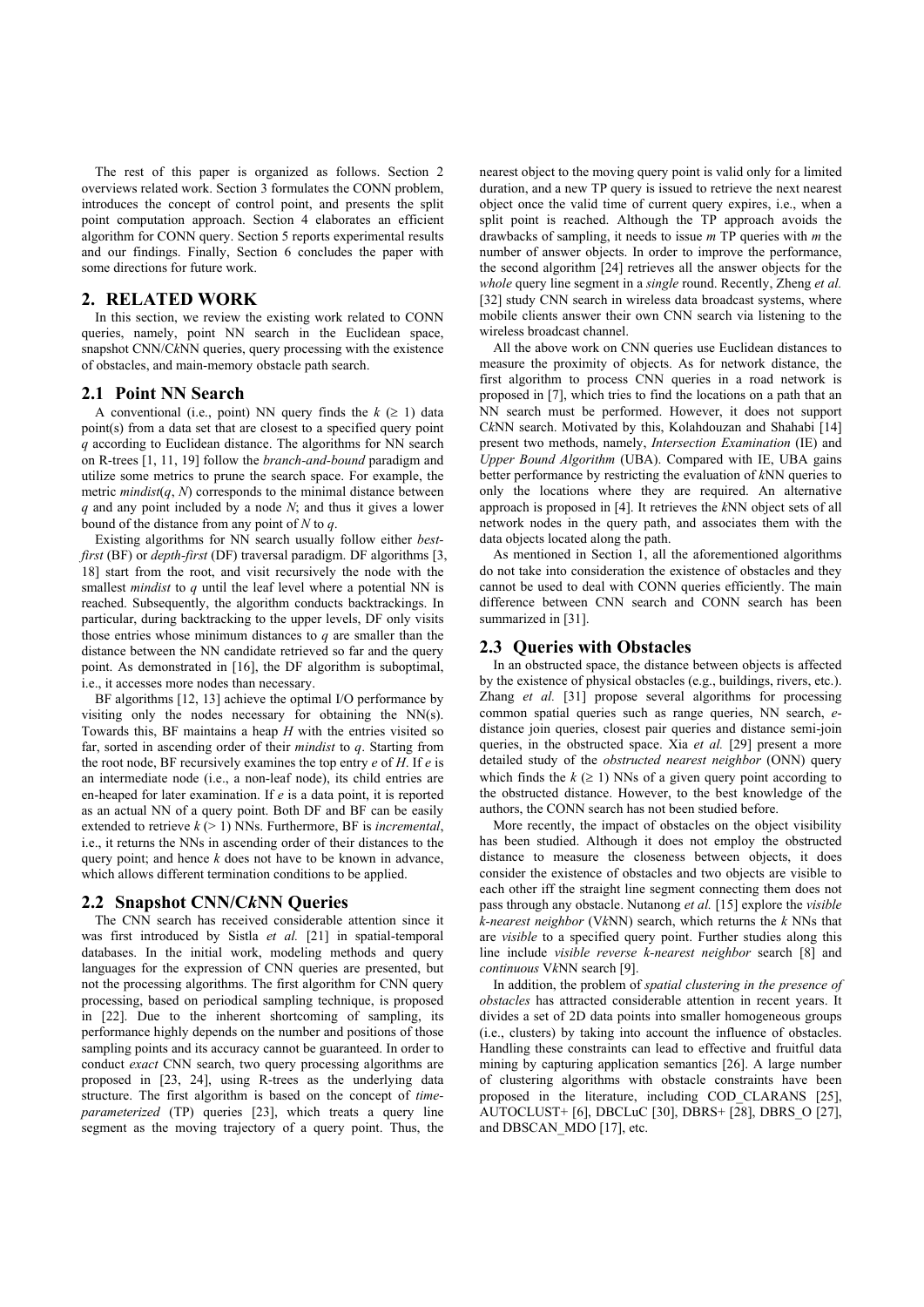## **2.4 Main-Memory Obstacle Path Queries**

Main-memory based shortest path problem in the presence of obstacles has been well-studied in computational geometry [2], and the most common approach is based on the visibility graph *VG*. A *VG* is constructed based on an obstacle set *O* and the source/destination point  $p_s/p_e$ . Its nodes correspond to the vertices of the obstacles or source/destination point. Two nodes  $n_i$ ,  $n_j$  are connected iff the straight line segment between them does not intersect any obstacle interior.



**Figure 2: Visibility graph and obstacle path** 

An example *VG* is illustrated in Figure 2, where shaded polygons represent obstacles. Nodes  $n_2$  and  $n_7$  are not connected as the corresponding straight line segment  $[n_2, n_7]$  intersects with the obstacle  $o_2$ . There are multiple paths available from the source point  $p_s$  to the destination point  $p_e$ , such as the path via nodes  $n_l$ ,  $n_6$  and the path via nodes  $n_1$ ,  $n_8$ , and  $n_7$ . Among all the available paths, the one with the shortest distance is returned, i.e., the path via nodes  $n_4$ ,  $n_3$ ,  $n_5$  and  $n_6$  for this example. Since the shortest path contains only the edges of *VG* (as proved in [2]), a popular and practical obstacle path (i.e., shortest path) computation approach proceeds in two steps. The first step constructs *VG*, which takes  $O(n^2 \log n)$  based on *rotational plane sweep* [20], and can be optimized to  $O(m + n \log n)$  with an optimal outputsensitive algorithm [10]. Here, *n* is the number of nodes in *VG* and *m* is the number of edges in *VG*. The second step computes the shortest path in *VG* using Dijkstra's algorithm [5], which incurs  $O(m + n \log n)$ . Thus, the time and space complexities of the approach are  $O(n^2 \log n)$  and  $O(n^2)$ , respectively. Obviously, the algorithm has a poor scalability and cannot guarantee the efficiency when a large number of obstacles are considered.

#### **3. PRELIMINARIES**

In this section, we formally define CONN search, introduce the concept of control points, and present the quadratic-based split point computation algorithm that is crucial to CONN query processing. Table 1 summarizes the notations used in the rest of this paper.

**Table 1. Symbols and descriptions** 

| <b>Notation</b>  | <b>Description</b>                             |
|------------------|------------------------------------------------|
| P                | the set of data points $p$ in a 2D space       |
| 0                | the set of obstacles $o$ in a 2D space         |
| $T_p$            | the R-tree on $P$                              |
| $T_{o}$          | the R-tree on $O$                              |
| a                | the query line segment with $q = [S, E]$       |
| VG               | the visibility graph                           |
| RL               | the result list of a CONN query                |
| $dist(p_i, p_i)$ | the Euclidean distance between $p_i$ and $p_i$ |
| H.head           | the top entry of a heap $H$                    |
| e.kev            | the search key value of a heap entry e         |

DEFINITION 1 (VISIBILITY [8]). *Given p*,  $p' \in P$  *and O*, *p and p' are* visible *to each other iff the straight line connecting them does not cut through any obstacle, i.e.,*  $\forall$  *o* ∈ *O*, [*p*, *p*<sup>*′*</sup>] ∩ *o* = ∅. □

DEFINITION 2 (VISIBLE REGION). *Given*  $p \in P$ , *O*, and *q*, the visible region *of p over q, denoted by*  $VR_{p,q}$ *, is the set of intervals*  $R \subset a$ , such that p is visible to all the points along R.

In a Euclidean space, any two points are visible to each other as there are no obstacles. However, this statement does not hold in an obstructed space. As shown in Figure 3, the visible region of *p* over *q* is [*S*,  $s<sub>1</sub>$ ], and the rest (i.e., the segment [ $s<sub>1</sub>$ , *E*]) is blocked by obstacles  $o_1$  and/or  $o_2$ . Point  $s_2$  is not located inside the visible region of *p* (i.e.,  $s_2 \notin \textit{VR}_{p,q}$ ), and hence it is invisible to point *p*. The visible region formation algorithm has been studied in [8, 9].



**Figure 3: Example of control point list** 

DEFINITION 3 (OBSTACLE-FREE PATH). *Given O and two points*   $p, p' \in P$ , *a path*  $P(p, p') = \{d_1, d_2, ..., d_n\}$  connecting p with p<sup>*′*</sup> *sequentially passes n nodes* (*i.e.*, *the vertices of obstacles*), *denoted as*  $d_i$ *. Let*  $d_0 = p$ *,*  $d_{n+1} = p'$ *, and assume*  $P(p, p')$  *reaches*  $d_i$ *before d<sub>i+1</sub>. P(p, p') is an obstacle-free path (path for short) iff*  $\forall$  *i*  $\in [0, n], d_i$  *and*  $d_{i+1}$  *are visible to each other. Its distance*  $|P(p, p')|$  $= \sum_{i \in [0, n]} dist(d_i, d_{i+1}).$ 

DEFINITION 4 (OBSTRUCTED DISTANCE [25]). *The* obstructed distance *between two points p, p'*  $\in$  *P, denoted by*  $\|p, p'\|$ *, is the length of the shortest obstacle-free path* (*shortest path for short*) *from p to p<sup><i>'*</sup>, denoted as  $SP(p, p')$ , *i.e.*,  $\forall P(p, p')$ ,  $|P(p, p')| \ge |SP(p, p')|$  $p'$ )|. *Here*,  $||p, p'|| = |SP(p, p')|$ .

Given a set of obstacles, there are usually multiple obstaclefree paths from a given point *p* to another point *p′*. As an example, in Figure 3, the path  $P(p, E) = \{c, b\}$  passes *c* and *b* before reaching *E*; and  $P(p, E) = \{d\}$  provides an alternative obstaclefree path from *p* to *E*. Among all the obstacle-free paths from *p* to *E*, the one with the minimal distance, i.e.,  $P(p, E) = \{d\}$ , is the shortest path  $SP(p, E)$ . The obstructed distance between  $p$  and  $E$  is the length of the corresponding shortest path, i.e.,  $||p, E|| = |SP(p, E)||$  $|E| = dist(p, d) + dist(d, E).$ 

DEFINITION 5 (OBSTRUCTED NEAREST NEIGHBOR). *For a given query point p*, *point p'*  $\in$  *P is the obstructed nearest neighbor* (ONN) of *p* iff ∀  $p'' \in P - \{p'\}, ||p', p|| \le ||p'', p||$ . □

DEFINITION 6 (CONTINUOUS OBSTRUCTED NEAREST NEIGHBOR QUERY). *Given P*, *O*, *and q*, *a* continuous obstructed nearest neighbor (CONN) query *returns the result list RL that contains a set of*  $\langle p_i, R_i \rangle$  (*i* ∈ [1, *t*]) *tuples*, *such that* (i)  $\cup_{i \in [1, t]} R_i = q$ ; (ii)  $\forall i$ , *j* (*i* ≠ *j*) ∈ [1, *t*],  $R_i$  ∩  $R_j = \emptyset$ ; and (iii) ∀  $\langle p_i, R_i \rangle \in RL$ ,  $p_i$  is the *ONN of any point along interval R<sub>i</sub>.*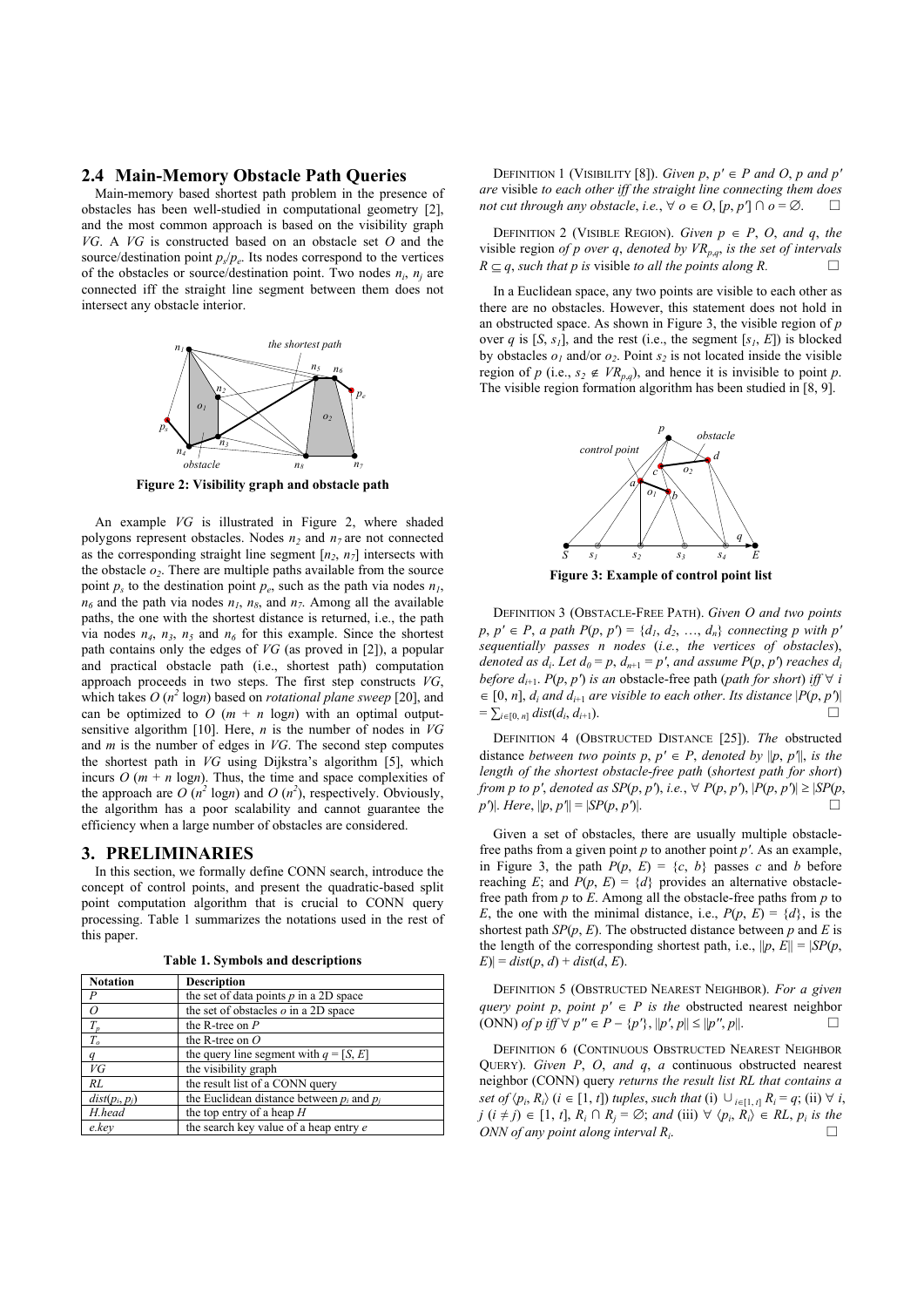In this paper, we focus on the processing of CONN search. As pointed out in Section 1, a naive approach is to perform ONN retrieval [31] at every single point of a specified query line segment *q*. However, it is not feasible due to the unlimited number of points along *q*. It is observed that nearby points along *q* normally share the same ONN. Take a result list  $RL$  (=  $\cup_{i \in [1, t]}$   $\langle p_i, p_i \rangle$  $R_i$ ) for a CONN query as an example. The object  $p_i$  is the ONN for every point along *Ri*. Consequently, it is only necessary to issue ONN search at those points where ONN objects change. In view of this, the concept of split point is introduced [24], as defined in Definition 7.

DEFINITION 7 (SPLIT POINT FOR CONN). *Given*  $q = [a, b]$ , *O*, *and*  $p_1, p_2 \in P$ , let  $p_1$  be the ONN to all the points along [a, m] *and p2 be the ONN for all the points along* [*m*, *b*], *point m is a*  split point *where the ONN corresponding to q changes.* 

Based on the concept of split point, the CONN search can be conducted as follows. Initially, the result list  $RL = \langle \emptyset, q \rangle$ . When the first data point  $p$  is evaluated,  $p$  for sure is the ONN for any point along the query segment *q*, i.e.,  $RL = \{ \langle p, q \rangle \}$ . As more and more points are processed, split points are generated and *q* will be decomposed into smaller segments with each having its own ONN. In other words, the evaluation of a new data point *p′* on the current result list *RL* is converted to check whether the existence of *p′* introduces any new split point on a region/interval *Ri* included in *RL*. However, due to the existence of obstacles, the computation of split points for CONN query is not a trivial issue, and it is different from that for CNN search [24]. In this paper, we introduce a novel concept, namely *control point* that is formally defined in Definition 8, to facilitate the formation of split points.

DEFINITION 8 (CONTROL POINT). *Given*  $p \in P$ , *O*, and an *interval R*, *a point cp is the* control point *of p over R*, *denoted by*   $CP_{p,R}$ *, iff (i) the shortest path from p to any point on R passes through cp*; *and* (ii) *cp is* visible *to every point on R*.  $\Box$ 

As shown in Figure 3, point *a* is the control point for point *p* over segment  $[s_1, s_2]$ , meaning that for any point  $p' \in [s_1, s_2]$ , the shortest path from *p* to *p′* must pass *a*, and the obstructed distance between *p* and *p'*, i.e.,  $||p, p'||$ , equals  $||p, a|| + dist(a, p')$ . Based on the concept of control point, each point  $p$  has its control point list over *q*, denoted as  $\text{CPL}_{p,q}$  (see Definition 9). Correspondingly, the result list *RL* has to be decomposed further into  $\langle p_i, cp_i, R_i \rangle$ , which indicates that point  $p_i$  is the ONN to any point along  $R_i$ , and the shortest paths must pass point *cpi*. We leave the detailed detection algorithm for control points to Section 4, and focus this section on how control points can help to find out split points and to provide pruning opportunity.

DEFINITION 9 (CONTROL POINT LIST). *Given*  $p \in P$  *and q, the control point list of p over q*, *denoted by CPLp*,*q*, *contains a set of*   $\langle cp_i, R_i \rangle$  (*i* ∈ [1, *n*]) *tuples*, *such that* (i) ∪<sub>*i*∈[1, *n*]  $R_i = q$ ; (ii) ∀ *i*, *j* (*i*</sub>  $\neq j$ )  $\in$   $[1, n]$ ,  $R_i \cap R_j = \emptyset$ ; and  $(iii) \forall \langle cp_i, R_i \rangle \in CPL_{p,q}, cp_i$  is the *control point for p over interval*  $R_i$ .

Given a segment *q* and two points *p*, *p'*, suppose point *v* is the control point of *p* over *q*, point *u* is the control point of *p'* over *q*, and  $||p, v||, ||p', u||$  are known with  $||p, v|| - ||p', u|| = d$ . We further assume that *p* is the ONN of *q* before *p′* is accessed, and now we are going to evaluate *p′*. The locations of *u*, *v* and the value of *d* have a direct impact on the number/position of the split point(s)

that are introduced by *p′* on *q*. In the following, we first prove that the maximal number of split points introduced by *p′* is *two*, then explain how to determine the locations of split points, and finally present several pruning strategies.



THEOREM 1. *Given two points p, p', a line segment*  $q = [S, E]$ *, together with corresponding control points v*/*u of p*/*p′ over q*, *let d*   $= ||p, v|| - ||p', u||$ . There are at most two *points along q with same obstructed distance to p and p<sup>'</sup>.* □

PROOF. Consider the illustrative example of Figure 4(a), in which points *m* and *n* are the projections of *u* and *v* on *q* respectively, point *y* is the intersection between *q* and the extended line of segment  $[u, v]$ , and point *z* is the intersection between the perpendicular bisector  $\bot(u, v)$  of [*u*, *v*] and *q*. We further assume that point *n* is the origin of the *XY* coordinate system as shown in Figure 4(a). Let  $dist(n, m) = a$  (> 0),  $dist(v, n)$  $= b$ , *dist*(*u*, *m*) = *c* and assume  $c > b$ . As we want to find point *s* such that  $||p, v|| + dist(v, s) = ||p', u|| + dist(u, s)$ , we need to find points *s* that satisfy  $dist(u, s) - dist(v, s) = ||p, v|| - ||p', u|| = d$ . Assume point  $sp$  has coordinate  $(x, 0)$ , we need to solve following quadratic polynomial:

$$
d = dist(u, sp) - dist(v, sp) = \sqrt{(a - x)^2 + c^2} - \sqrt{x^2 + b^2}
$$
 (1)

Let  $A = 4a^2 - 4d^2$ ,  $B = -4aT$ , and  $C = T^2 - 4b^2d^2$ , with  $T = a^2 +$  $c^2 - b^2 - d^2$ , the roots of Equation (1) can be derived as follows: (i) if *A* = 0, then  $x = -C/B$ ; otherwise (ii)  $x = (-B \pm \sqrt{B^2 - 4AC})/(2A)$ Hence, there are *at most two* points such that  $||p, v|| + dist(v, sp) =$  $||p'$ ,  $u|| + dist(u, sp)$ . The proof can be easily adjusted for other cases that include (i)  $a = 0$ , segment  $[u, v]$  is vertical to  $q$ ; (ii) if *b*  $= c$ , [u, v] is parallel to q, and (iii)  $b > c$ .

The above Theorem proves that there are at most two points *sp* such that they have the same obstructed distances from *p* and *p′*. We can also prove that as  $q$  is decomposed into smaller segments *R* by points *sp*, all the points along *R* must share the same ONN (either *p* or *p*<sup> $\prime$ </sup>), i.e., points *sp* are split point(s). In order to facilitate understanding, we transfer Equation (1) to Equation (2), and assume point  $s$  is located at  $(x, 0)$ . The positions of split points are corresponding to the *x* values such that  $Y(x) = d$ . Figure 4(b) plots the distribution of  $Y(x)$  under different *x* values.

$$
Y(x) = dist(u, s) - dist(v, s) = \sqrt{(a - x)^2 + c^2} - \sqrt{x^2 + b^2} \tag{2}
$$

Based on the derivative and the limit of Equation (2) w.r.t. a variable  $x$ , as shown in Equation  $(3)$ , we can conclude that  $(i)$ when  $x \le ab/(b-c)$ ,  $Y(x)$  is *monotone increasing* and  $Y \in (a, dist(u,$ *v*)); (ii) when  $x > ab/(b-c)$ , it is *monotone decreasing* and  $Y \in (-a,$ *dist*(*u*, *v*)); and (iii) when  $x = ab/(b-c)$ ,  $Y(x)$  reaches its maximal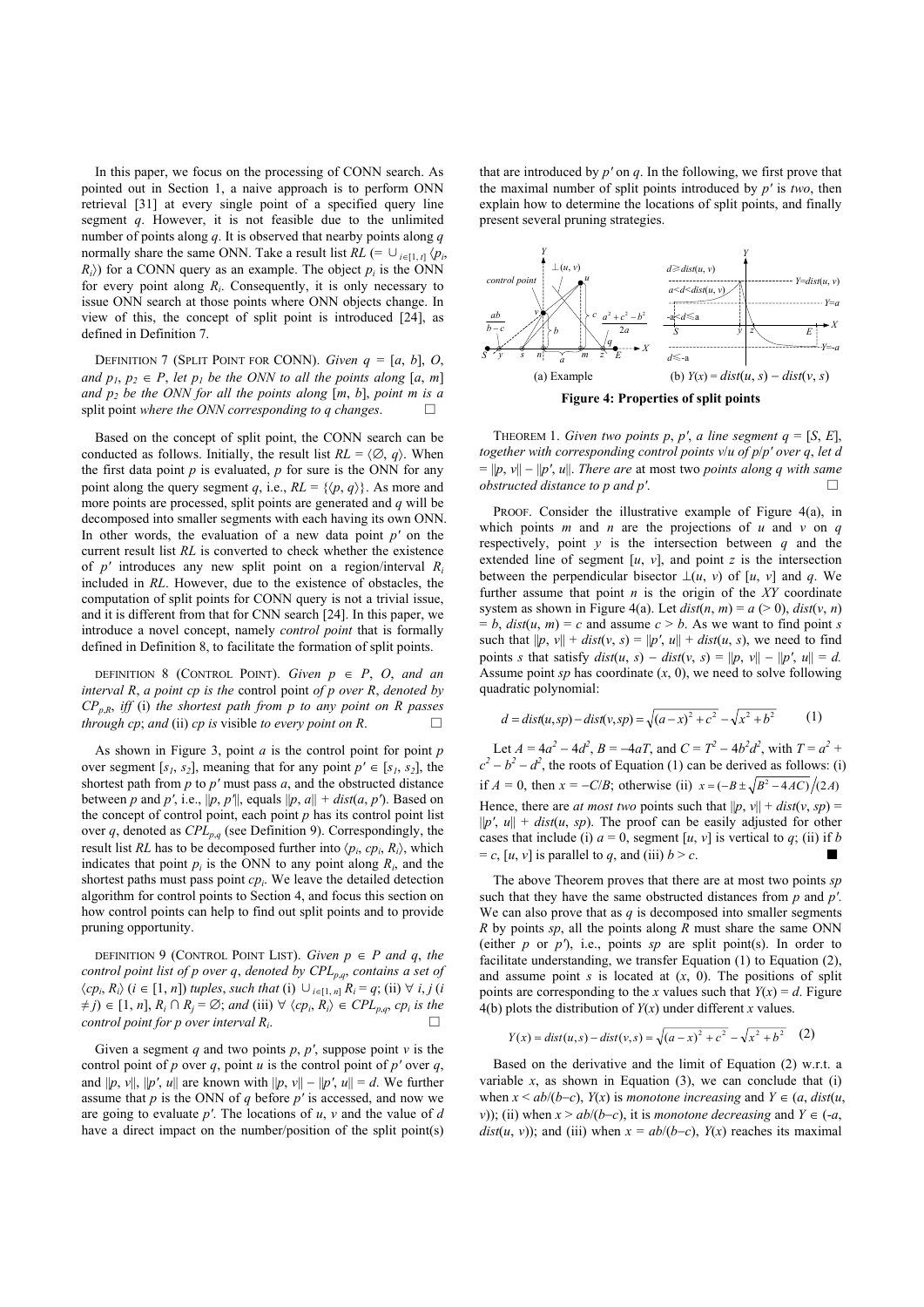value<sup>2</sup>  $dist(u, v)$ . The positions of split points can be determined as follows, according to the value of  $d = ||p, v|| - ||p', u||$  and  $Y(x)$ .

$$
Y'(x) = \begin{cases} \frac{1}{\sqrt{1 + \frac{c^2}{(x-a)^2}}} - \frac{1}{\sqrt{1 + \frac{b^2}{x^2}}} & x > a\\ \frac{x-a}{\sqrt{(a-x)^2 + c^2}} - \frac{x}{\sqrt{x^2 + b^2}} & 0 \le x \le a \ ,\\ \frac{-1}{\sqrt{1 + \frac{c^2}{(a-x)^2}}} - \frac{-1}{\sqrt{1 + \frac{b^2}{(-x)^2}}} & x < 0 \end{cases}
$$
(3)

 $\lim_{x \to \infty} Y(x) = -a$ , and  $\lim_{x \to -\infty} Y(x) = a$ 

**Case 1:** *d* ≥ *dist*(*u*, *v*). As *Y*(*x*) ≤ *dist*(*u*, *v*), it is for sure that for any point *s* along *q*,  $Y(x) = dist(u, s) - dist(v, s) \le d = ||p, v|| - ||p', v||$ *u*||. In other words, it indicates  $||p', u|| + dist(u, s) \le ||p, v|| + dist(v, s)$ *s*), and thus new point *p′* will replace *p* as the ONN for any point along *q* without introducing any new split point.

**Case 2:**  $a < d <$  *dist*(*u*, *v*). As depicted in Figure 4(*b*), there will be two values  $x_1$  and  $x_2$  such that  $Y(x_1) = Y(x_2) = d$ , with  $x_1$  $ab/(b-c) \le x_2$ . Let  $(x_1, 0)$  be  $s_1$  and  $(x_2, 0)$  be  $s_2$ . For a given point *s* with coordinate  $(x, 0)$ , when (i)  $x \leq x_1$  or  $x \geq x_2$ ,  $Y(x) \leq d$  which means  $dist(u, s) - dist(v, s) \le ||p, v|| - ||p', u||, i.e., ||p', u|| + dist(u, s)$  $s$ ) < ||p, v|| + dist(*v*, *s*), and hence point p' is the ONN for each point along the segments  $[S, s_1]$  and  $[s_2, E]$ ; and (ii)  $x_1 \le x \le x_2$ , *Y(x)* ≥ *d* which means  $dist(u, s) - dist(v, s) \ge ||p, v|| - ||p', u||$ , i.e.,  $||p', u|| + dist(u, s) \ge ||p, v|| + dist(v, s)$ , and thus point *p* still is the ONN for all the points along the segment  $[s_1, s_2]$ . In this case, *p*<sup>*′*</sup> introduces two split points  $s_1$ ,  $s_2$ .

**Case 3:**  $-a \leq d \leq a$ . As depicted in Figure 4(b), there will be only one value  $x_1$  such that  $Y(x_1) = d$ . Let  $(x_1, 0)$  be  $s_1$ . For a given point *s* with coordinate  $(x, 0)$ , when (i)  $x \leq x_i$ ,  $Y(x) \geq d$  which indicates *dist*(*u*, *s*) − *dist*(*v*, *s*) *>* ||*p*, *v*|| − ||*p′*, *u*||, i.e., ||*p′*, *u*|| +  $dist(u, s) > ||p, v|| + dist(v, s)$ , and hence point *p* is still the ONN for every point along the segment [*S*,  $s<sub>1</sub>$ ]; and (ii)  $x \ge x<sub>1</sub>$ ,  $Y(x) \le d$ which means  $dist(u, s) - dist(v, s) \le ||p, v|| - ||p', u||,$  i.e.,  $||p', u|| +$  $dist(u, s) \le ||p, v|| + dist(v, s)$ , and thus point *p'* is the ONN for all the points along the segment  $[s<sub>i</sub>, E]$ . In this case, *p'* introduces one split point *s1*.

**Case 4:**  $d \leq -a$ . As  $Y(x) > -a$ , it is for sure that  $dist(u, s) - dist(v, s)$  $s \ge d$ . In other words, it indicates  $||p', u|| + dist(u, s) \ge ||p, v|| +$ *dist*( $v$ ,  $s$ ). Consequently, point  $p$  is still the ONN to any point on  $q$ .

In the above discussion, we define a quadratic polynomial whose roots can be used to derive the positions and number of split points. However, some special case of Case 1/Case 4 can be detected by Lemma 1, without any expensive calculation of the quadratic polynomial. Its pruning power will be detailed in Section 4 where we present the CONN search algorithm.

LEMMA 1. *Given two points p, p', a line segment*  $q = [S, E]$ *, together with corresponding control points v and u*, *let dist*⊥(*cp*, *q*)

<u>.</u>

*be the vertical distance from a control point cp to a line segment q*, *and assume dist*⊥(*u*, *q*) > *dist*⊥(*v*, *q*). *Point p for sure is closer to any point along q compared with p', if it satisfies (i)*  $||p', u|| +$ *dist*(*u*, *S*) > ||*p*, *v*|| + *dist*(*v*, *S*); *and* (ii) ||*p*<sup>*'*</sup>, *u*|| + *dist*(*u*, *E*) > ||*p*, *v*||  $+$  *dist*(*v*, *E*).

PROOF. Without loss of generality, we assume that there is at least one point *s* along the segment *q* such that  $||p', s|| < ||p, s||$ . As points *v* and *u* are the control points of *p* and *p'* over *q* respectively,  $||p', s|| = ||p', u|| + dist(u, s)$  and  $||p, s|| = ||p, v|| + dist(v,$ *s*).  $||p', s|| < ||p, s||$  indicates  $dist(u, s) - dist(v, s) < ||p, v|| - ||p', u||$ *d*. On the other hand, based on condition (i) and condition (ii), we have  $dist(u, S) - dist(v, S) > d$  and  $dist(u, E) - dist(v, E) > d$ . Let  $Y(t) = dist(u, t) - dist(v, t)$  with  $t \in [S, E]$ . As *t* varies from *S* to *E*, the value of  $Y(t)$  first drops and then increases, which contradicts the distribution of *Y*(*t*) shown in Figure 4(b). Consequently, our assumption that  $||p'$ ,  $s|| < ||p$ ,  $s||$  is invalid, and point *p* for sure is nearer to any point along  $q$  than  $p'$ .

Based on Lemma 1, we introduce a *pruning distance*, namely  $RL_{MAX} = MAX_{i \in [1, t]}(||p_i, R_i.||, ||p_i, R_i.||)^3$ . Given a current result list, if all the unexamined objects have their minimal distances to the query line segment larger than  $RL_{MAX}$ , it is guaranteed that the current result list will not be changed by any unexamined object (as proved by Lemma 2). In other words, Lemma 2 provides a *search termination condition* which will be utilized in our CONN search algorithm that is to be presented in the next section.

LEMMA 2. *Given a result list RL* =  $\cup_{i \in [1, t]} \langle p_i, cp_i, R_i \rangle$ , *a point p*, *and a segment q* = [*S*, *E*], *p for sure cannot change RL if*   $mindist(p, q) > RL_{MAX}$ .

PROOF. Without loss of generality, we assume that there is at least one point  $s \in R_i$  along q such that  $||p, s|| < ||p_i, s||$ . As s is a point on  $R_i$ ,  $||p, s|| \geq \text{dist}(p, s) \geq \text{mindist}(p, q)$ . On the other hand,  $||p_i, s|| = ||p_i, cp_i|| + dist(ep_i, s)$ . Since  $cp_i$  is the control point of  $p_i$ over  $R_i \subseteq q$ , it is *visible* to any point along  $R_i$ . Consequently,  $dist(cp_i, s)$  ≤ *MAX*( $dist(cp_i, R_i, l)$ ,  $dist(cp_i, R_i, r)$ ), i.e.,  $||p_i, s|| ≤ ||p_i$ ,  $c p_i$ || + *MAX*(*dist*(*cp<sub>i</sub>*, *R<sub>i</sub>.l*), *dist*(*cp<sub>i</sub>*, *R<sub>i</sub>.r*)) = *MAX*(|| $p_i$ , *R<sub>i</sub>.l*||, || $p_i$ ,  $R_i$ r||)  $\leq R L_{MAX}$  < *mindist*(*p*, *q*). Hence, ||*p*, *s*|| that is larger than *mindist*( $p$ ,  $q$ ) for sure is larger than  $||p_i$ ,  $s||$ . The assumption is invalid and the proof completes.

#### **4. CONN QUERY PROCESSING**

1

In this section, we present the detailed CONN query processing algorithm. The basic idea is to traverse the data set *P* in ascending order of their Euclidean distances (*mindist* that is the lower bound of the obstructed distance) to the query line segment *q*, assuming that *P* and *O* are indexed by two separate R-trees. For each data point  $p \in P$  visited, we first find out all the obstacles that might affect the obstructed distances from  $p$  to any point along  $q$ , then identify the control points of *p* over *q*, and finally evaluate the impact of *p* on the current result list *RL* which is initialized to  $\langle \emptyset, \rangle$  $\emptyset$ , *q*). In what follows, we elaborate these three steps, then propose the complete CONN search algorithm, and finally discuss the flexibility/extension of the search algorithm. To simplify the

<sup>&</sup>lt;sup>2</sup> Note that the distribution of *Y*(*x*) under other cases (e.g.,  $a = 0$ ,  $b > c$ ) has different trend, i.e., different inflexion points and maximal/minimal values.

<sup>&</sup>lt;sup>3</sup> If  $\exists \langle p_i, cp_i, R_i \rangle \in RL$  with  $p_i = \emptyset$ ,  $||p_i, R_i|| = ||p_i, R_i|r|| = \infty$ , and *MAX*(*a*, *b*) is a function to return (i) *a* if  $a \ge b$  and (ii) *b* otherwise.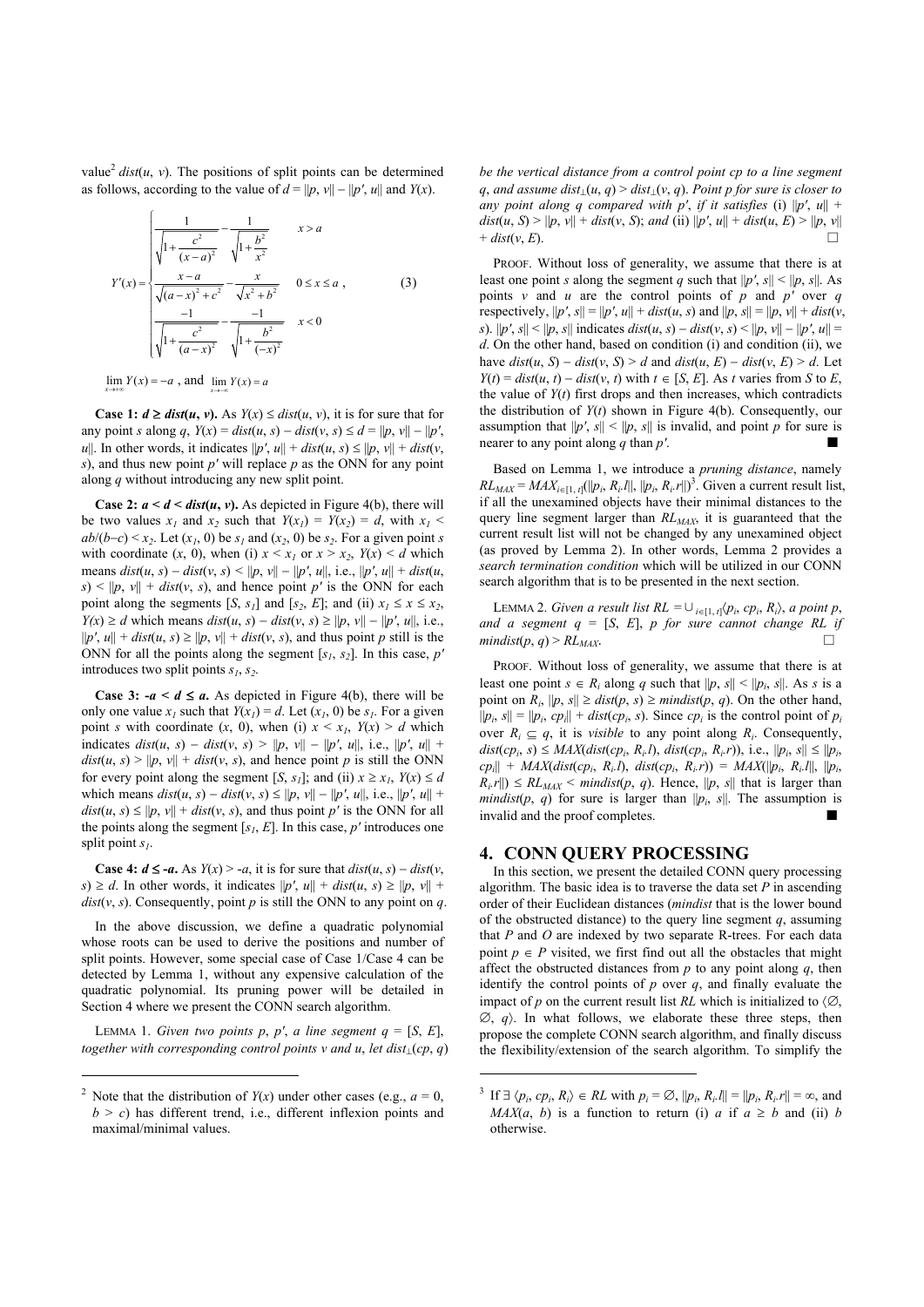discussion, we use line segments, but not rectangles, to represent obstacles in our running examples, while the ideas can be easily extended to rectangles that are sets of line segments.

#### **4.1 Obstacle Retrieval**

As mentioned in Section 1, the existing *VG*-based approach needs to maintain the visibility graph and its high space and time complexities deteriorate its practicability. Actually, for a given point *p* and a given query line segment  $q = [S, E]$ , only a small number of obstacles will affect the obstructed distances from *p* to any point along *q*. As demonstrated in Theorem 2, once the shortest path from *p* to *S* and that from *p* to *E* are identified, the search range for all the obstacles that may affect the obstructed distance between *p* and any point along *q*, denoted by  $SR_{p,q}$ , is confirmed; and thus the obstacle retrieval can be safely terminated after all the obstacles inside  $SR_{p,q}$  are retrieved.



**Figure 5: The obstacle search range** 

THEOREM 2. *Given a data point p, a query segment*  $q = [S, E]$ *, let*  $SR_{p,q}$  *be the range bounded by SP(p, S), SP(p, E), and*  $q \in \mathcal{A}$  *s* ∈  $q$ , *SP*( $p$ , *s*) *only passes vertices of obstacles*  $o \in SR_{p,q}$ *.* 

PROOF. We assume that there is a point  $s \in q$  such that its shortest path *SP*(*p*, *s*) passes a vertex of at least one obstacle *o* outside *SR<sub>p,q</sub>*. As *o* ∉ *SR<sub>p,q</sub>* and *s* ∈ *SR<sub>p,q</sub>*, *SP*(*p*, *s*) must intersect the boundary of  $SR_{p,q}$ , and let point *x* be an intersection. Without loss of generality, we assume *x* is located at *SP*(*p*, *S*). Consequently, we have two paths from *p* to *x*, i.e.,  $P_1(p, x)$ following *SP*(*p*, *s*) and *P*<sub>2</sub>(*p*, *x*) following *SP*(*p*, *S*) but both stopping at *x* instead of *s*/*S*. Take Figure 5 as an example, *SP*(*p*, *s*)  $= {f, g}$  and *SP*(*p*, *S*) = {*a*, *b*}. Correspondingly,  $P_1(p, x) = {f, g}$ } and  $P_2(p, x) = \{a, b\}$ . If  $|P_1(p, x)| \le |P_2(p, x)|$ ,  $|P_1(p, x)| + |x, S| \le$  $|P_2(p, x)| + |x, S| = ||p, S||$  which contradicts the fact that  $||p, S||$  is the minimal distance between *p* and *S*. Otherwise,  $|P_1(p, x)| \ge$  $|P_2(p, x)|, |P_1(p, x)| + |x, s| \ge |P_2(p, x)| + |x, s|$ ; and hence the path from  $p$  to  $s$  passing  $o<sub>l</sub>$  is not the shortest path, which contradicts our assumption. Therefore, our assumption is invalid and the proof completes.

In order to utilize Theorem 2 to bound the search range for all the obstacles affecting the obstructed distances from *p* to any point along  $q = [S, E]$ , both  $SP(p, S)$  and  $SP(p, E)$  have to be identified. Thus, Lemma 3 is developed.

LEMMA 3. *Given a point p*, *a point s along q*, *and a path P*(*p*, *s*) *from p to s*, *suppose all the obstacles that have their minimal Euclidean distances to q bounded by* |*P*(*p*, *s*)| *have been retrieved and maintained in a set*  $S_o$ , *i.e.*,  $S_o = \{o \in O \mid \text{mindist}(o, q) \leq |P(p, q)|\}$  $s$ )|}. Let  $P_2(p, s)$  be the shortest path from p to s obtained based *on*  $S_o$ . *If*  $|P_2(p, s)| \leq |P(p, s)|$ , *it is confirmed that*  $P_2(p, s)$  *must be the real shortest path from p to s, i.e.,*  $P_2(p, s) = SP(p, s)$ .  $\Box$ 

PROOF. If  $P_2(p, s)$  is not the real shortest path from p to s, there must be another one  $P_3(p, s) = SP(p, s)$  with  $|P_3(p, s)| \le |P_2(p, s)|$ . As  $P_2(p, s)$  is the shortest one among all the paths from p to s such that they only pass the vertices of obstacles inside  $S_0$ ,  $P_3(p, s)$ must pass at least one vertex, denoted as *v*, of some obstacle that is not included in  $S_0$ , i.e., located outside the circle *cir(s, |P(p, s)|*) centered at *s* with  $|P(p, s)|$  as radius. We further decompose  $P_3(p, s)$ *s*) into two paths via node *v*,  $P_3(p, v)$  and  $P_3(v, s)$ . As  $|P_3(p, s)| =$  $|P_3(p, v)| + |P_3(v, s)|, |P_3(p, s)| > |P_3(v, s)| \geq dist(v, s) > |P(p, s)|.$  On the other hand,  $|P_2(p, s)| \le |P(p, s)|$  holds. Hence,  $|P_3(p, s)| > |P_2(p, s)|$ *s*)| contradicts our assumption, and the proof completes.

Based on Theorem 2 and Lemma 3, our *Incremental Obstacle Retrieval Algorithm* (IOR) is developed, with its pseudo-code depicted in Algorithm 1. The basic idea is to retrieve the obstacles according to ascending order of their minimal distances to *q*, and add them into the local visibility graph *VG* which initially only includes the point *p* currently processed and two endpoints of *q* (i.e., *S* and *E*). Based on local *VG*, a local shortest path from *p* to endpoint *S/E* can be identified by Dijkstra's algorithm [5], denoted as  $P_1(p, S)$  and  $P_2(p, E)$  (Line 2). It then fetches all the obstacles having their smallest distances to *q* bounded by  $|P_1(p, \cdot)|$ *S*)| or  $|P_2(p, E)|$ , and inserts them into local *VG* (Lines 6-12). Since *VG* is changed, both  $P_1(p, S)$  and  $P_2(p, E)$  need to be validated, which may trigger the retrieval of more obstacles. The process proceeds until the new  $P_1(p, S)$  and  $P_2(p, E)$  do not trigger the retrieval of any new obstacle. As stated in Lemma 3,  $P_1(p, S)$  and  $P_2(p, E)$  must represent the real shortest path from *p* to *S/E*, i.e.,  $P_1(p, S) = SP(p, S)$  and  $P_2(p, E) = SP(p, E)$ . Consequently, the range bounded by  $P_1(p, S)$ ,  $P_2(p, E)$  and  $q$  corresponds to the range  $SR_{p,q}$  defined in Theorem 2. In other words, the fact that IOR retrieves all the obstacles with their minimal distances to *q* not exceeding  $MAX(|P_1(p, S)|, |P_2(p, E)|)$  means that all the obstacles located inside range *SRp*,*q* have been retrieved, as demonstrated in Lemma 4. Therefore, the correctness of IOR is guaranteed.

| <b>Algorithm 1</b> Incremental Obstacle Retrieval Algorithm (IOR)                        |                                                                                         |  |  |
|------------------------------------------------------------------------------------------|-----------------------------------------------------------------------------------------|--|--|
| <b>Input:</b> obstacle R-tree $T_o$ , min-heap $H_o$ , query line segment $q = [S, E]$ , |                                                                                         |  |  |
| data point $p$ , visibility graph $VG$ , previous search distance $d$                    |                                                                                         |  |  |
| while $(1)$ do<br>1:                                                                     |                                                                                         |  |  |
| 2:                                                                                       | $P_1(p, S)$ = Dijkstra( <i>VG</i> , p, S) and $P_2(p, E)$ = Dijkstra( <i>VG</i> , p, E) |  |  |
| 3:                                                                                       | $d' = MAX( P_1(p, S) ,  P_2(p, E) )$                                                    |  |  |
| 4:                                                                                       | if $(d' > d)$ then                                                                      |  |  |
| 5:                                                                                       | $d = d'$ // for the next loop                                                           |  |  |
| 6:                                                                                       | while $H_0 \neq \emptyset$ and $H_0$ head key $\leq d$ do                               |  |  |
| 7:                                                                                       | de-heap the top entry $(e, kev)$ of $H_0$                                               |  |  |
| 8:                                                                                       | <b>if</b> e is an obstacle <b>then</b>                                                  |  |  |
| 9:                                                                                       | add e to set $Sa$ and their vertices to VG                                              |  |  |
| 10:                                                                                      | else // $e$ is a non-leaf node                                                          |  |  |
| 11:                                                                                      | <b>for</b> each child entry $e_i \in e$ <b>do</b>                                       |  |  |
| 12:                                                                                      | insert ( $e_i$ , mindist( $e_i$ , q)) into $H_0$                                        |  |  |
| 13:                                                                                      | else break                                                                              |  |  |
|                                                                                          |                                                                                         |  |  |

LEMMA 4. *Given a query line segment*  $q = [S, E]$ *, let*  $d =$ *MAX*(|*SP*(*p*, *S*)|, |*SP*(*p*, *E*)|). *All the obstacles that are inside range*   $SR_{p,q}$  *must have their minimal distances to q bounded by d.*  $\Box$ 

PROOF. Suppose there is an obstacle *o* that is inside the range *SR<sub>pa</sub>* with *mindist*(*o*, *q*) > *d*. Let segment  $l = [o, s]$  refer to the shortest path from *o* to *q* in an Euclidean space which intersects *q*  at point *s*, i.e., *mindist*( $o$ ,  $q$ ) = *dist*( $o$ , *s*). Without loss of generality, we extend the segment *l* to *l′* and assume *l′* intersects *SP*(*p*, *S*) or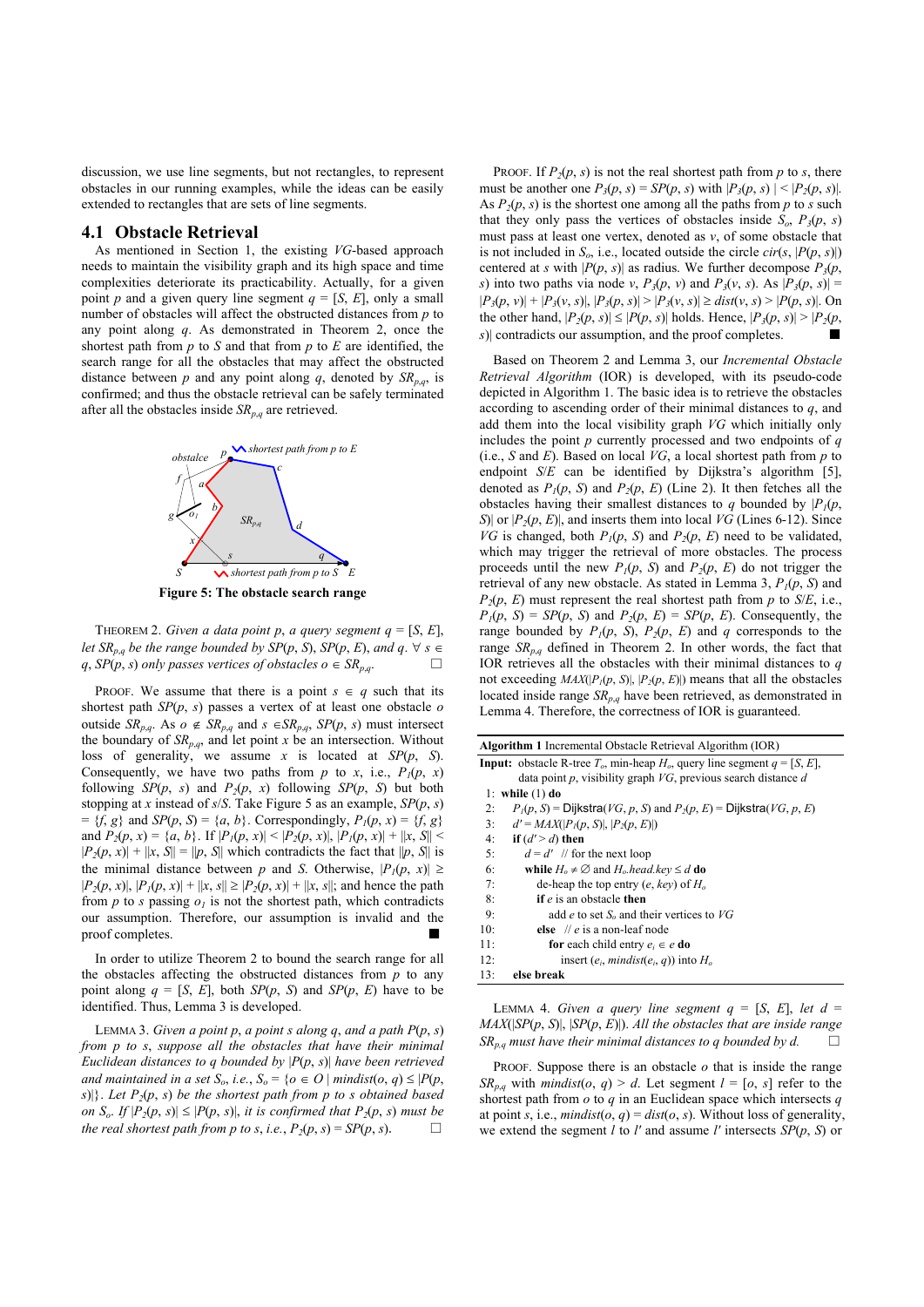*SP*( $p$ ,  $E$ ) at point  $p'$ , i.e.,  $l' = [p', s]$ . Since point  $p'$  lies along *SP*( $p$ , *S*) or *SP*(*p*, *E*),  $||p'$ , *s* $|| \leq MAX(|SP(p, S)|, |SP(p, E)|) = d$ . On the other hand,  $dist(o, s) \leq dist(p', s) \leq ||p', s|| \leq d$ . Consequently, our assumption that *mindist*( $o$ ,  $q$ ) = *dist*( $o$ ,  $s$ ) > *d* is not valid. The proof completes.

In addition, we would like to highlight that the local visibility graph *VG* formed by a point *p* can be reused by a point *p′* that is accessed/evaluated after *p*. If *p′* does not trigger the retrieval of any new obstacle (i.e., current *VG* has already covered the search range  $SR_{p',q}$ ), IOR for point *p*<sup>*'*</sup> can be safely terminated by reusing the current *VG*. Otherwise, it expands the local *VG* by adding new obstacles until the search range *SRp′,q* has been fully covered. Therefore, the IOR for all the points in  $P$  will access the obstacle set *O at most once*.

#### **4.2 Control Point List Computation**

Once the local *VG* contains all the obstacles that may affect the obstructed distances from a specified data point *p* to *q*, our next step is to find out the control point list of *p* over *q*, i.e.,  $\mathit{CPL}_{p,q}$ . A straightforward approach is to utilize the fact that a control point over  $\overrightarrow{R}$  must be visible to  $\overrightarrow{R}$  and invoke Dijkstra's algorithm to form the shortest path from *p* to every node *n* that is within the  $SR_{p,q}$ <sup>4</sup>. For each  $n \in SR_{p,q}$ , we get the visible region  $VR_{n,q}$ , and add a new tuple  $\langle n, R_n = VR_{n,q} \rangle$  to  $CPL_{p,q}$ , assuming that *n* is the control point of *p* over  $VR_{n,q}$ . If  $R_n$  overlaps  $R_m$  that is associated with some other control point *m* included in current  $\text{CPL}_{p,q}$  (i.e.,  $\exists$  $\langle m, R_m \rangle \in CPL_{p,q}$  with  $R_n \cap R_m \neq \emptyset$ , an update is performed. Obviously, this method is expensive, especially when the number of nodes inside  $SR_{p,q}$  is large. In order to handle this issue and improve the performance, we propose several Lemmas that can simplify the evaluation cost of some nodes  $n \in SR_{p,q}$ .

LEMMA 5. *Given a point p, a line segment*  $q = [S, E]$ *, and a node v in VG*, *we assume the shortest path SP*(*p*, *v*) *visits node u right before it reaches v*. *Let VRu*,*q and VRv*,*q be the visible regions of u and v over q respectively*, *v cannot be the control point of p over any interval R*  $\subseteq$  (*VR*<sub>*u*,*q*</sub> ∩ *VR*<sub>*v*,*g*</sub>). □

PROOF. As shown in Figure  $6(a)$ , suppose  $\nu$  is the control point of *p* over at least one point  $x \in (VR_{u,q} \cap VR_{v,q})$  and let  $P_1(p, x)$  be the shortest path from *p* to *x* via *v*, i.e.,  $|P_1(p, x)| = ||p, v|| + dist(v,$  $f(x) = ||p, u|| + dist(u, v) + dist(v, x) > ||p, u|| + dist(u, x).$ Consequently,  $P_1(p, x)$  is not the shortest path from  $p$  to  $x$ , which contradicts our assumption. The proof completes.



1

As Dijkstra's algorithm gradually expands the search space from *q* (i.e., it always reaches *u* before *v* if  $||p, u|| < ||p, v||$ ), Lemma 5 matches its traversal perfectly. Whenever a node  $\nu$  is examined, it must be reached by the shortest path from *p*, and hence the node *u* visited right before *v* along the path is known. As illustrated in Figure 6(a), the shortest path from *p* to *v* passes *u* first and then reaches *v*. Instead of considering the visible region of  $\nu$  (that is entire  $q$ ), we only need to consider the region that is not enclosed by  $VR_{u,q}$  (i.e., [ $s_1$ ,  $E$ ]). However, not all the intervals included in  $(VR_{v,q} - VR_{u,q})$  need evaluation, Lemma 6 can further shrink the search interval.

LEMMA 6. *Given a point p*, *a line segment q*, *and a node v in a visibility graph VG*, *we assume the shortest path SP*(*p*, *v*) *visits node u right before it reaches v. Given an interval*  $R = [R, l, R, r] \subseteq$  $(VR_{v,q} - VR_{u,q})$  such that only endpoints R.l and R.r, but not any *point on R*, *are visible to u*, *if v is located outside the triangle formed by u*, *R.l*, *and R.r*, *v cannot become the control point of p*   $over R$ .  $\Box$ 

PROOF. Take  $R = [s_3, s_4] \subseteq (VR_{v,q} - VR_{u,q})$  shown in Figure 6(b) as an example. Although *v* is outside  $\Delta u s_3 s_4$ , we assume *v* is the control point of *p* on at least one point *x* on *R*. Let  $P_1(p, x)$  be the shortest path from *p* to *x* via *v*. As *v* is outside the triangle  $\Delta u s_3 s_4$ , without loss of generality, we assume  $P_1(p, x)$  intersects the line segment  $q_1 = [u, s_3]$  at point *y*.  $|P_1(p, x)| = ||p, u|| + dist(u, v) +$  $dist(v, x)$ . Let  $P_2(p, x)$  be the shortest path from *p* to *x* via *u* and then via  $\sigma$ . Here,  $\sigma$  is the vertex of the obstacle  $\sigma_2$  that blocks  $u$ from *R*. Obviously,  $|P_2(p, x)| = ||p, u|| + dist(u, o) + dist(o, x)$ . Since in triangle  $\Delta$ *oxy*, *dist*(*o*, *y*) + *dist*(*y*, *x*) > *dist*(*o*, *x*). Consequently,  $|P_2(p, x)| \le ||p, u|| + dist(u, o) + dist(o, y) + dist(y, x)$  $= ||p, u|| + dist(u, y) + dist(y, x) < ||p, u|| + dist(u, v) + dist(v, y) +$  $dist(y, x) = ||p, u|| + dist(u, v) + dist(v, x) = |P_1(p, x)|$ . Therefore,  $P_1(p, x)$  cannot be the shortest path (i.e., the shortest path from *p* to  $x$  does not pass  $v$ ), and our assumption is invalid. The proof completes.

Take the case depicted in Figure 6(b) as an example. For all the intervals included in  $VR_{v,q} - VR_{u,q} = [s_1, s_2] \cup [s_3, s_4]$ , we can confirm that *v* cannot be the control point of *p* over  $[s_3, s_4]$  by Lemma 6. The above two lemmas are developed to reduce the examination cost of each traversed node of local visibility graph *VG*. However, if the number of nodes included in local *VG* is very big, the examination cost is still high. Actually, not all the nodes can change the current control point list. In order to terminate the traversal early, Lemma 7 is developed.

LEMMA 7. *Given current control point list of p over q*, *i.e.*,  $CPL_{p,q} = \{\langle cp_i, R_i \rangle\}$  with  $i \in [1, m]$ , let  $CPL_{MAX} = MAX_{i \in [1, m]}(||p,$  $c p_i || + dist(c p_i, R_i, l), ||p, cp_i|| + dist(c p_i, R_i, r))$ <sup>5</sup>. *A node v for sure cannot be included in CPL<sub>p,q</sub> if*  $||p, v|| +$  *mindist*(*v*, *q*) ≥ CPL<sub>MAX</sub>. $\Box$ 

PROOF. If *v* is included in  $\mathbb{C}PL_{p,q}$ , there must be at least one point  $s \subseteq q$ , such that the shortest path  $SP(p, s)$  from *p* to *s* passes through *v* and *s* is visible to *v*. We denote this path as  $P_1(p, s)$  with  $|P_1(p, s)| = ||p, v|| + dist(v, s) \ge ||p, v|| + mindist(v, q) \geq CPL_{MAX}$ . On the other hand, let  $\langle cp_i, R_i \rangle \in CPL_{p,q}$  be a tuple in  $CPL_{p,q}$ , such that  $s \in R_i$ , and  $P_2(p, s)$  be the path from p to *s* via current control point *cp<sub>i</sub>*.  $|P_2(p, s)| = ||p, cp_i|| + dist (cp_i, s)$ . As *dist*(*cp<sub>i</sub>*, *s*) ≤

1

<sup>4</sup> Note that the current local *VG* covers an area larger than  $SR_{p,q}$ , but only those nodes inside  $SR_{p,q}$  may have an impact on  $CPL_{p,q}^{\uparrow}$ .

<sup>&</sup>lt;sup>5</sup> If  $\exists \langle cp_i, R_i \rangle \in CPL_{p,q}$  with  $cp_i = \emptyset$ ,  $CPL_{MAX} = \infty$ .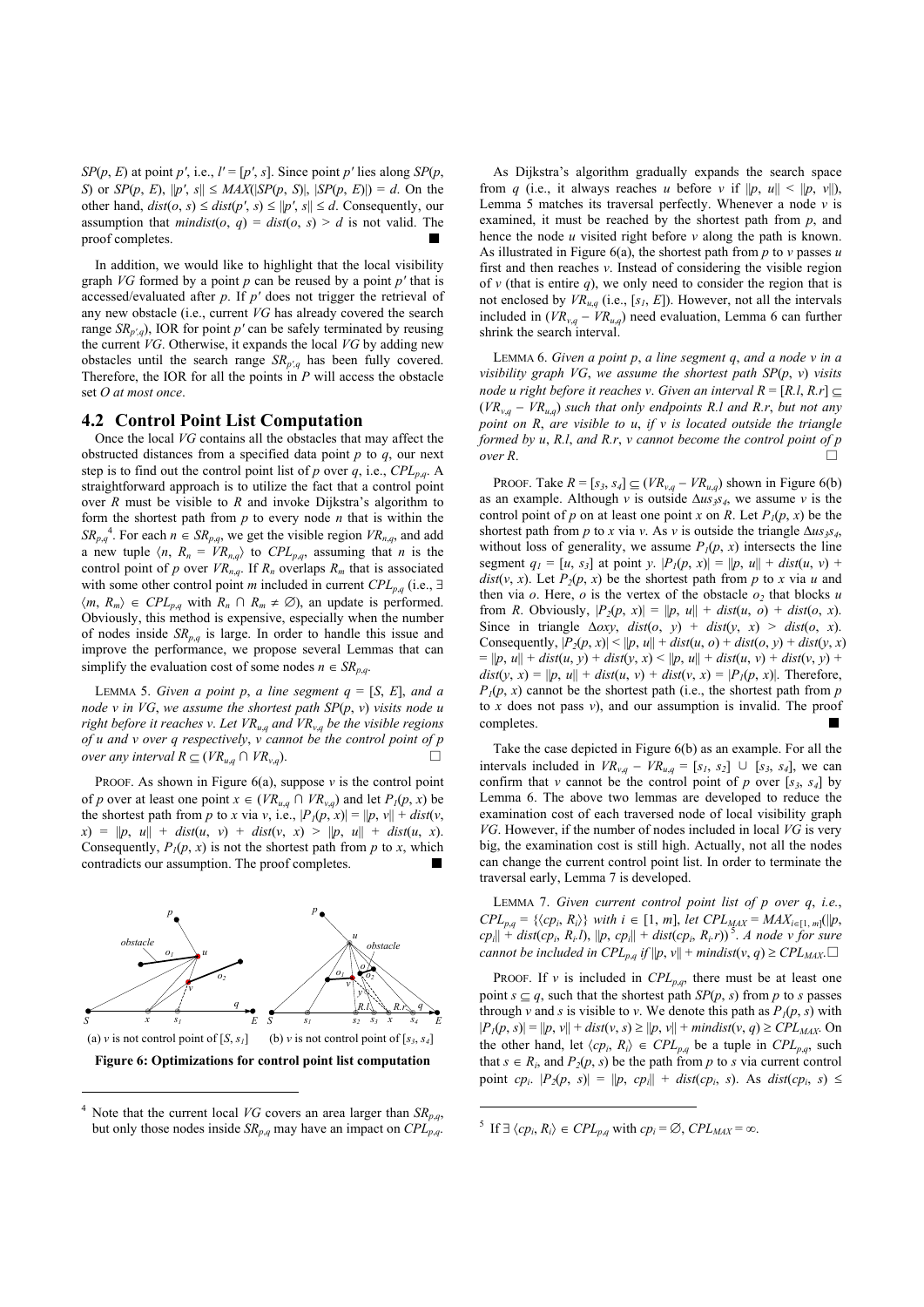*MAX*(*dist*(*cp<sub>i</sub>*, *R<sub>i</sub>*.*l*), *dist*(*cp<sub>i</sub>*, *R<sub>i</sub>*.*r*)),  $|P_2(p, s)| \leq CPL_{MAX} \leq |P_1(p, s)|$ , and thus  $P_1(p, s)$  cannot be the shortest path from  $p$  to  $s$ . The proof completes.

Lemma 7 serves as the *termination condition* of *Control Point List Computation Algorithm* (CPLC) that is shown in Algorithm 2. CPLC shares the basic idea as the approach we mentioned earlier. That is to call Dijkstra's algorithm to gradually traverse the local visibility graph *VG* and to access nodes *v* according to ascending order of their obstructed distances to *p*. The *p*'s control point list  $CPL_{p,q}$  over *q* is updated during the traversal. However, different from the straightforward method, it employs Lemma 5 and Lemma 6 to significantly reduce the node examination cost. The Split function invoked (Line 14) is the same as the split point computation algorithm presented in Section 3. Before *v* is considered, all the shortest paths from *p* to any point along *Rint* pass the control point *cpi*, and now we want to check whether the path from  $p$  to any point along  $R_{int}$  via  $v$  is even shorter.

**Algorithm 2** Control Point List Computation Algorithm (CPLC)

- **Input:** query line segment  $q = [S, E]$ , data point *p*, visibility graph *VG* **Output:** *p*'s control point list  $\text{CPL}_{p,q}$  over *q*
- 1:  $CPL_{p,q} = \{\langle \emptyset, [S, E] \rangle\}$
- 2: **while** there exists a node in *VG* that has not been visited **do**
- 3: let  $v \in VG$  be the one with the smallest obstructed distance to *p* among those nodes not yet visited
- 4: **if**  $||p, v|| \geq CPL_{MAX}$  **then** // Lemma 7
- 5: **break**
- 6: let *u* be the node that  $SP(p, v)$  passes right before reaching *v*
- 7: *R* = *VRv* − *VRu* // Lemma 5
- 8: refine *R* based on Lemma 6
- 9: **for** each tuple  $\langle cp_i, R_i \rangle$  in  $\text{CPL}_{p,q}$  **do** // update  $\text{CPL}_{p,q}$
- 10:  $R_{int} = R \cap R_i$
- 11: **if**  $R_{int} \neq \emptyset$  and  $cp_i = \emptyset$  **then**
- 12: replace  $\langle cp_i, R_i \rangle$  with  $\langle v, R_{int} \rangle$  and  $\langle cp_i, R_i R_{int} \rangle$
- 13: **else if**  $R_{int} \neq \emptyset$  and  $cp_i \neq \emptyset$  **then**
- 14:  $d = ||p, cp_i|| ||p, v||$  and Split(*p*, *cp<sub>i</sub>*, *p*, *v*, *R<sub>int</sub>*, *d*)

15: **return** *CPLp*,*<sup>q</sup>*

There are four cases, as discussed in Section 3, with  $d = ||p, cp_i||$ − ||*p*, *v*|| and *a* as the difference between *v*'s projection on *q* and *cp<sub>i</sub>*'s projection on *q*: (i) Case 1:  $d \geq dist(cp_i, v), \langle cp_i, R_i \rangle$  is replaced with  $\langle v, R_{int} \rangle$  ( $R_{int} = R \cap R_i$ ) and  $\langle cp_i, R_i - R_{int} \rangle$ . (ii) Case 2:  $a < d <$  *dist*(*cp<sub>i</sub>*, *v*), interval  $R_{int}$  will be decomposed into three segments by points  $x_1$  and  $x_2$ , with  $x_1$  and  $x_2$  derived based on Equation (1). Thereafter,  $\langle cp_i, R_i \rangle$  is replaced accordingly. (iii) Case 3:  $-a < d \le a$ ,  $R_{int}$  will be decomposed into two segments by point *x<sub>1</sub>* with *x<sub>1</sub>* derived based on Equation (1) too. Again,  $\langle cp_i, R_i \rangle$ is replaced accordingly. (iv) Case 4:  $d \le -a$ ,  $\langle cp_i, R_i \rangle$  remains. The process proceeds until all the nodes in local *VG* are traversed or the visited node satisfies  $||p, v|| \geq CPL_{MAX}$ . As nodes in local *VG* are traversed based on ascending order of their obstructed distances to *p*, when currently visited node has its obstructed distance to *p* larger than  $\mathit{CPL}_{\mathit{MAX}}$ , all the remaining nodes *n* in *VG* must satisfy  $||p, n|| \geq CPL_{MAX}$ . Note that the termination condition relaxes Lemma 7 using zero as the lower bound of *mindist*(*n*, *q*).

EXAMPLE 1. *We illustrate the CPLC algorithm with the example shown in Figure 7, where the local*  $VG = \{S, E, p, u, v, w, z\}$ *. First*, *CPLC* accesses node  $p \in VG$ , and updates  $CPL_{p,q} = \{ \langle p, [S, \rangle \}$ *s1*]〉, 〈∅, [*s1*, *s3*]〉, 〈*p*, [*s3*, *s4*]〉, 〈∅, [*s4*, *E*]〉}. *Second*, *it accesses* 

*node*  $v$  ∈ *VG* and *obtains its visible region VR*<sub>*v*, $q$ </sub> = [*S*, *E*]. *Based on Lemma 5, it gets*  $R = [s_1, s_3] \cup [s_4, E]$  *and refines*  $R$  *to*  $[s_1, s_3]$ *according to Lemma 6. As in current CPLp*,*q*, *the control point associated with*  $[s_1, s_3]$  *is*  $\emptyset$ *, CPLC updates CPL<sub>p,q</sub> = {* $\langle p, [S, s_1] \rangle$ *,* 〈*v*, [*s1*, *s3*]〉, 〈*p*, [*s3*, *s4*]〉, 〈∅, [*s4*, *E*]〉}. *Next*, *it accesses node u* ∈ *VG* and obtains its visible region  $VR_{u,q} = [S, E]$ . Similarly, it gets *R* =  $[s_1, s_3]$  ∪  $[s_4, E]$  based on Lemma 5 and refines R to  $[s_1, s_3]$ *by Lemma 6. As v is the current control point for the interval*  $[s<sub>1</sub>]$ , *s<sub>3</sub>*], *the* Split *function is called. Since*  $||p, v|| - ||p, u|| = d \in [-a, a]$ , *R* is decomposed into two segments  $[s_1, s_2]$  and  $[s_2, s_3]$ . *Correspondingly*,  $\mathit{CPL}_{p,q}$  *is updated to*  $\{\langle p, [S, s_1]\rangle, \langle u, [s_1, s_2]\rangle, \langle v,$ [*s2*, *s3*]〉, 〈*p*, [*s3*, *s4*]〉, 〈∅, [*s4*, *E*]〉}. *Nodes w and z are evaluated similarly*, *and finally CPLC outputs*  $\{\langle p, [S, s_I] \rangle, \langle u, [s_I, s_2] \rangle, \langle v,$  $[S_2, s_3] \rangle$ ,  $\langle p, [s_3, s_4] \rangle$ ,  $\langle w, [s_4, E] \rangle$ *} as the final CPL<sub>p,q</sub>.* □



**Figure 7: Example of CPLC algorithm** 

| <b>Algorithm 3</b> Result List Update Algorithm (RLU)                                                                |  |  |  |
|----------------------------------------------------------------------------------------------------------------------|--|--|--|
| data point p, p's control point list $CPL_{p,q}$ , current result list RL<br>Input:                                  |  |  |  |
| <b>Output:</b> the updated result list                                                                               |  |  |  |
| 1: for each tuple $\langle p_i, cp_i, R_i \rangle \in RL$ do                                                         |  |  |  |
| for each tuple $\langle cp_i, R_i \rangle \in CPL_{p,q}$ do<br>2:                                                    |  |  |  |
| 3:<br>if $R_i \cap R_i' \neq \emptyset$ then                                                                         |  |  |  |
| 4:<br>$R_{int} = R_i \cap R_i' = [l, r], R_{dif} = R_i - R_{int}, R_{dif} = R_i' - R_{int}$                          |  |  |  |
| 5:<br><b>if</b> $(R_{dif} \neq \emptyset)$ then add $\langle p_i, cp_i, R_{dif} \rangle$ to RL                       |  |  |  |
| 6:<br><b>if</b> $(R_{dif}^{\prime} \neq \emptyset)$ then add $\langle cp_i, R_{dif}^{\prime} \rangle$ to $CPL_{p,q}$ |  |  |  |
| <b>if</b> $  p_i, l   \le   p, l  $ and $  p_i, r   \le   p, r  $ and <i>mindist</i> ( $p_i, R_{int}$ )<br>7:        |  |  |  |
| $\leq$ <i>mindist(p, R<sub>int</sub>)</i> then // Lemma 1                                                            |  |  |  |
| add $\langle p_i, cp_i, R_{in} \rangle$ to $NRL^6$<br>8:                                                             |  |  |  |
| 9:<br>continue                                                                                                       |  |  |  |
| 10:<br>else                                                                                                          |  |  |  |
| $d =   p_i, cp_i   -   p, cp_i  $ and $Split(p_i, cp_i, p, cp_i', R_{int}, d)$<br>11:                                |  |  |  |
| insert result tuples into NRL<br>12:                                                                                 |  |  |  |
| 13: return NRL                                                                                                       |  |  |  |

## **4.3 Result List Update**

1

Once a new data point  $p$  is accessed, and its control point list over query segment  $q$  is formed, the next step is to evaluate the impact of *p* on the current result list. The basic idea is to evaluate whether *p* will replace the current ONN of some points *s* along *q*. The *Result List Update Algorithm* (RLU) is presented in Algorithm 3, which utilizes the Split function. RLU scans the current result list *RL*. For each tuple  $\langle p_i, cp_i, R_i \rangle \in RL$ , it finds the corresponding tuple  $\langle cp_i', R_i' \rangle \in CPL_{p,q}$  with  $R_i \cap R_i' = [l, r] \neq \emptyset$ .

<sup>&</sup>lt;sup>6</sup> When a new tuple  $\langle cp_i, R_i \rangle$  is inserted into *NRL*, it might be merged with existing tuple  $\langle cp_i, R_i \rangle$  if  $cp_i = cp_i$  and intervals  $R_i$ , *Rj* are adjacent.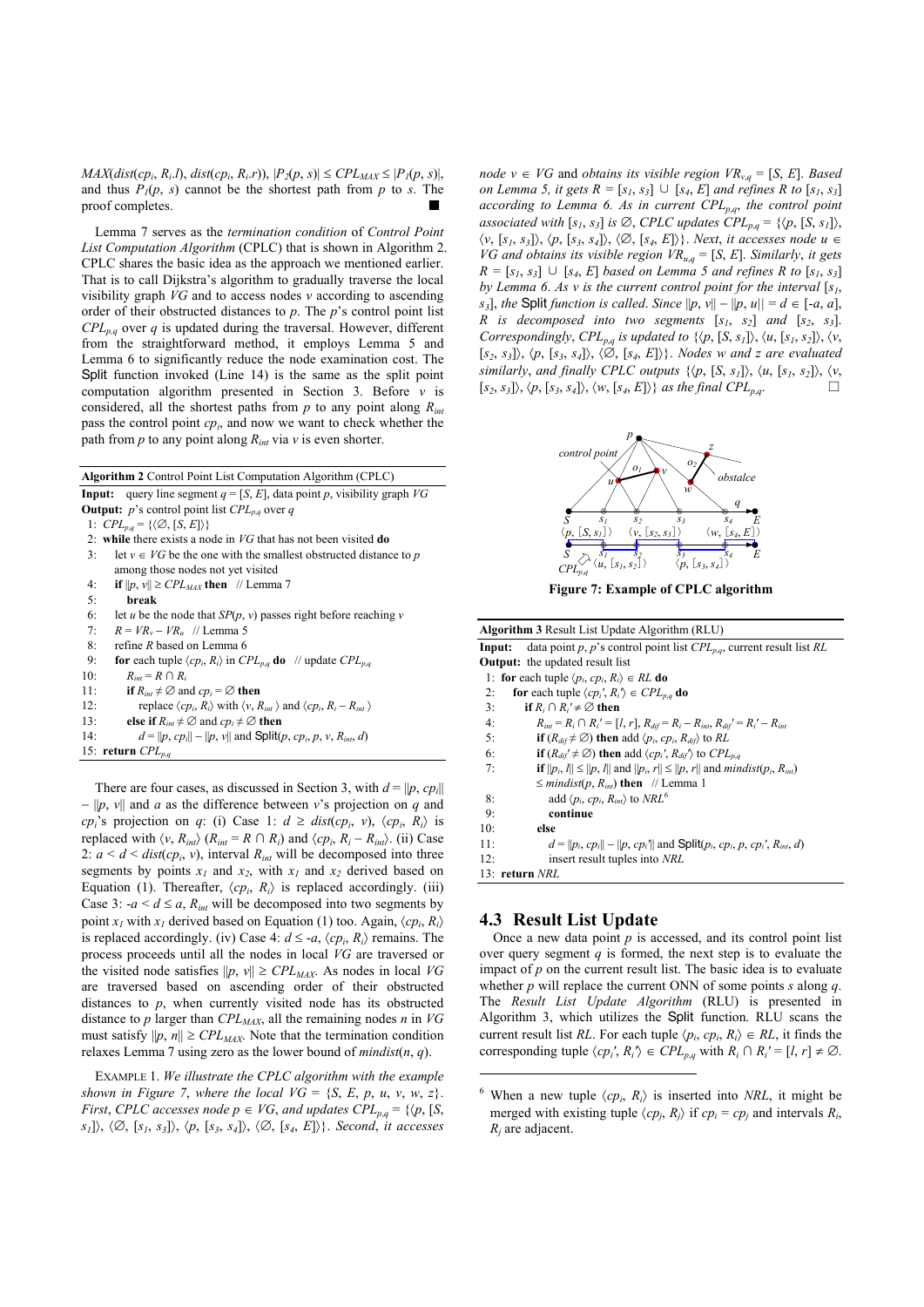By solving the Equation (1) (i.e.,  $dist(ep_i, x) - dist(ep_i', x) = ||p_i,$  $c p_i || - ||p, c p_i||$  with  $x \in [l, r]$ , it can update the result list accordingly. As the details of split point calculation algorithm (i.e., Split) have been already presented in Section 3, we use a running example to illustrate the RLU algorithm.



**Figure 8: Example of RLU algorithm** 

EXAMPLE 2. As shown in Figure 8,  $P = \{a, b, c\}$ ,  $Q = \{o_1, o_2, c_3, c_4, c_5, c_6, c_7, c_8, c_9, c_9, c_9, c_{10}\}$  $o_3$ , and  $q = [S, E]$ . *Suppose that point a has been processed, with current RL* = { $\langle a, a, [S, s_3] \rangle$ ,  $\langle a, v_1, [s_3, s_5] \rangle$ ,  $\langle a, v_2, [s_5, E] \rangle$ } *and data point b is going to be evaluated with its control point list*   $CPL_{b,q} = \{\langle b, [S, s_2] \rangle, \langle v_5, [s_2, s_4] \rangle, \langle v_6, [s_4, E] \rangle\}.$  Now we invoke *RLU to evaluate the impact of b on RL. First, the tuple*  $\langle a, a, [S, A] \rangle$  $s_3$ ] $\rangle \in RL$  *is compared with*  $\langle b, [S, s_2] \rangle \in CPL_{b,q}$ . Based on the Split *function*,  $R_{int}$  (= [*S*, *s*<sub>3</sub>] ∩ [*S*, *s*<sub>2</sub>] = [*S*, *s*<sub>2</sub>]) *is partitioned into two segments (i.e., Case 3), and NRL* = { $\langle a, a, [S, s_I] \rangle$ ,  $\langle b, b, [s_I, s_I] \rangle$  $s_2$ ) $\}$ . *Next*, *the tuple*  $\langle a, a, [s_2, s_3] \rangle \in RL$  *is compared with*  $\langle v_5, [s_2, s_3] \rangle$  $|s_4\rangle \in CPL_{b,q}$ . Again, based on the Split function, the entire  $R_{int}$  (=  $[s_2, s_3]$  ∩  $[s_2, s_4] = [s_2, s_3]$ ) *is closer to b than to a, and thus NRL* =  $\{\langle a, a, [S, s_I] \rangle, \langle b, b, [s_I, s_2] \rangle, \langle b, v_5, [s_2, s_3] \rangle\}.$  *Then, the tuple*  $\langle a,$  $\langle v_1, [s_3, s_5] \rangle \in RL$  *is compared with*  $\langle v_5, [s_3, s_4] \rangle \in CPL_{b,q}$ . Similarly, Split *function detects that*  $R_{int}$  (= [ $s_3$ ,  $s_5$ ]  $\cap$  [ $s_3$ ,  $s_4$ ] = [ $s_3$ ,  $s_4$ ]) *is closer to b than to a, and hence NRL is updated to*  $\{(a, a, [S, s_1]\},\)$  $\langle b, b, [s_1, s_2] \rangle$ ,  $\langle b, v_5, [s_2, s_4] \rangle$ . *The process proceeds until all the tuples in RL are evaluated, and the final NRL* =  $\{\langle a, a, [S, s_I] \rangle, \langle b, a_I \rangle, \langle c_I, c_I \rangle\}$  $b, [s_1, s_2] \rangle, \langle b, v_5, [s_2, s_4] \rangle, \langle b, v_6, [s_4, E] \rangle \}.$ 

| <b>Algorithm 4 CONN Search Algorithm (CONN)</b>                                                         |  |  |
|---------------------------------------------------------------------------------------------------------|--|--|
| data R-tree $T_p$ , obstacle R-tree $T_q$ , query line segment $q = [S, E]$<br>Input:                   |  |  |
| <b>Output:</b> result list <i>RL</i> of the CONN query                                                  |  |  |
| 1: $RL = \{ \langle \emptyset, \emptyset, [S, E] \rangle \}, RL_{MAX} = \infty, VG = \{ S, E \}, d = 0$ |  |  |
| 2: a min-heap $H_p = (root(T_p), 0)$ , a min-heap $H_p = (root(T_p), 0)$                                |  |  |
| 3: while $H_p \neq \emptyset$ and $H_p$ head key < RL <sub>MAX</sub> do // Lemma 2                      |  |  |
| de-heap the top entry $(e, \text{key})$ of $H_p$<br>4:                                                  |  |  |
| if $e$ is a data point then<br>5:                                                                       |  |  |
| 6:<br>insert $e$ into local visibility graph $VG$                                                       |  |  |
| 7:<br>IOR $(T_o, H_o, q, e, VG, d)$ // see Algorithm 1                                                  |  |  |
| $CPL_{e,q}$ = CPLC $(q, e, VG)$ // see Algorithm 2<br>8:                                                |  |  |
| remove e from $VG$<br>9:                                                                                |  |  |
| 10:<br>$RL = \text{RLU}(e, CPL_{e,q}, RL)$ // see Algorithm 3                                           |  |  |
| else // $e$ is an intermediate (i.e., non-leaf) node<br>11:                                             |  |  |
| 12:<br>for each child entry $e_i \in e$ do                                                              |  |  |
| insert ( $e_i$ , <i>mindist</i> ( $e_i$ , <i>q</i> )) into $H_p$<br>13:                                 |  |  |
| 14: return $RL$                                                                                         |  |  |
|                                                                                                         |  |  |

## **4.4 CONN Search Algorithm**

Our *CONN Search Algorithm* (CONN) traverses the data set *P* in ascending order of their minimal Euclidean distances to *q* (i.e.,

*mindist*). For each accessed data point  $p \in P$ , it invokes IOR to retrieve all the obstacles that might affect the obstructed distances from *p* to any point along *q*, calls CPLC to get the control point list  $CPL_{p,q}$  of *p* over *q*, and updates the result list via RLU. The process proceeds until all the data points in *P* are evaluated or the termination condition is satisfied, that is *mindist*( $p$ ,  $q$ ) >  $RL_{MAX}$ (Lemma 2). Algorithm 4 presents the pseudo-code of CONN.

It is observed that the CONN algorithm traverses the data Rtree  $T_p$  and the obstacle R-tree  $T_o$  *at most once*. Let  $|T_p|$  and  $|T_o|$  be the tree size of  $T_p$  and  $T_q$  respectively, |*VG*| be the number of nodes in *VG*, |*R*| be the maximal number of tuples included in *RL*,  $CPL_{p,q}$  ( $\forall$  *p*  $\in$  *P*), and *VR<sub>n,<i>q*</sub> ( $\forall$  *n*  $\in$  *VG*), and *N* be the number of data points accessed during the CONN search. The time complexity and the correctness of CONN algorithm are analyzed as follows.

THEOREM 3. *The time complexity of the CONN algorithm is O*   $(N \times \log |T_p| \times \log |T_o| \times |VG| \times \log |VG|)$ .

PROOF. For every data point  $p \in P$  visited during the search, the CONN algorithm takes  $O(|VG| \times log |VG|)$  to insert *p* into *VG*, takes *O* (log  $|T_o| \times |VG| \times \log |VG|$ ) for IOR, takes *O* (|*VG*|  $\times$  log  $|VG| \times |R|^2$ ) for CPLC, takes *O* ( $|R|^2$ ) for RLU, and incurs *O* ( $|VG|$ )  $\times$  log  $|VG|$  to delete *p* from *VG*. Consequently, the time complexity of the CONN algorithm is  $O(N \times \log |T_p| \times (|VG| \times$  $\log |VG| + \log |T_o| \times |VG| \times \log |VG| + |VG| \times \log |VG| \times |R|^2 + |R|^2$  $+ |VG| \times \log |VG|$ ))  $\approx O(N \times \log |T_p| \times \log |T_q| \times |VG| \times \log |VG|)$ as  $|VG| \ll |T_o|$  (as demonstrated by our experimental results to be presented in Section 5) and  $|R| \ll |T_p|$ .

THEOREM 4. *The CONN algorithm retrieves exactly the ONN of every point along a given query line segment*, *i.e.*, *the algorithm has* no false misses *and* no false hits. □

## **4.5 Discussion**

Our previously proposed CONN algorithm assumes the data set *P* and the obstacle set *O* are indexed by two *different* R-trees. However, it can be naturally extended to perform CONN search when *P* and *O* are indexed by a *single* R-tree. The detailed extensions are listed as follows: (i) It requires only one heap *H* to store the candidate entries (including data points, obstacles, and nodes), sorted in ascending order of their minimum distances to the specified query line segment  $q$ . (ii) When processing the top entry *e* de-heaped from *H*, it distinguishes three cases: (1) *e* is an obstacle. It inserts *e* into *VG*. (2) *e* is a data point. It calls the IOR to retrieve all the obstacles that may affect the obstructed distance from *e* to any point on *q*, gets *e*'s control point list  $\mathit{CPL}_{eq}$  over *q* via CPLC, and finally updates the result list *RL* via RLU. It is worth noting that during the obstacle retrieval via IOR, it is possible to access some data points which will be en-heaped into *H* for later processing. (3) *e* is an intermediate node, its child entries are en-heaped to *H* for later evaluation.

In addition, our proposed CONN query processing approaches can be easily extended to tackle *continuous obstructed k-nearest neighbor* (CO<sub>k</sub>NN) search, which finds the  $k$  ( $\geq$  1) obstructed nearest neighbors (ONNs) to every point along a specified query line segment. Due to the space limitation, we only list the major differences. First, the output of a CO*k*NN query contains a set of  $\langle ONNS_i, R_i \rangle$  tuples, where  $ONNS_i$  is the set of ONNs for each point on the interval  $R_i$  (=  $[R_i, l, R_i, r]$ )  $\subseteq q$ . Second, the pruning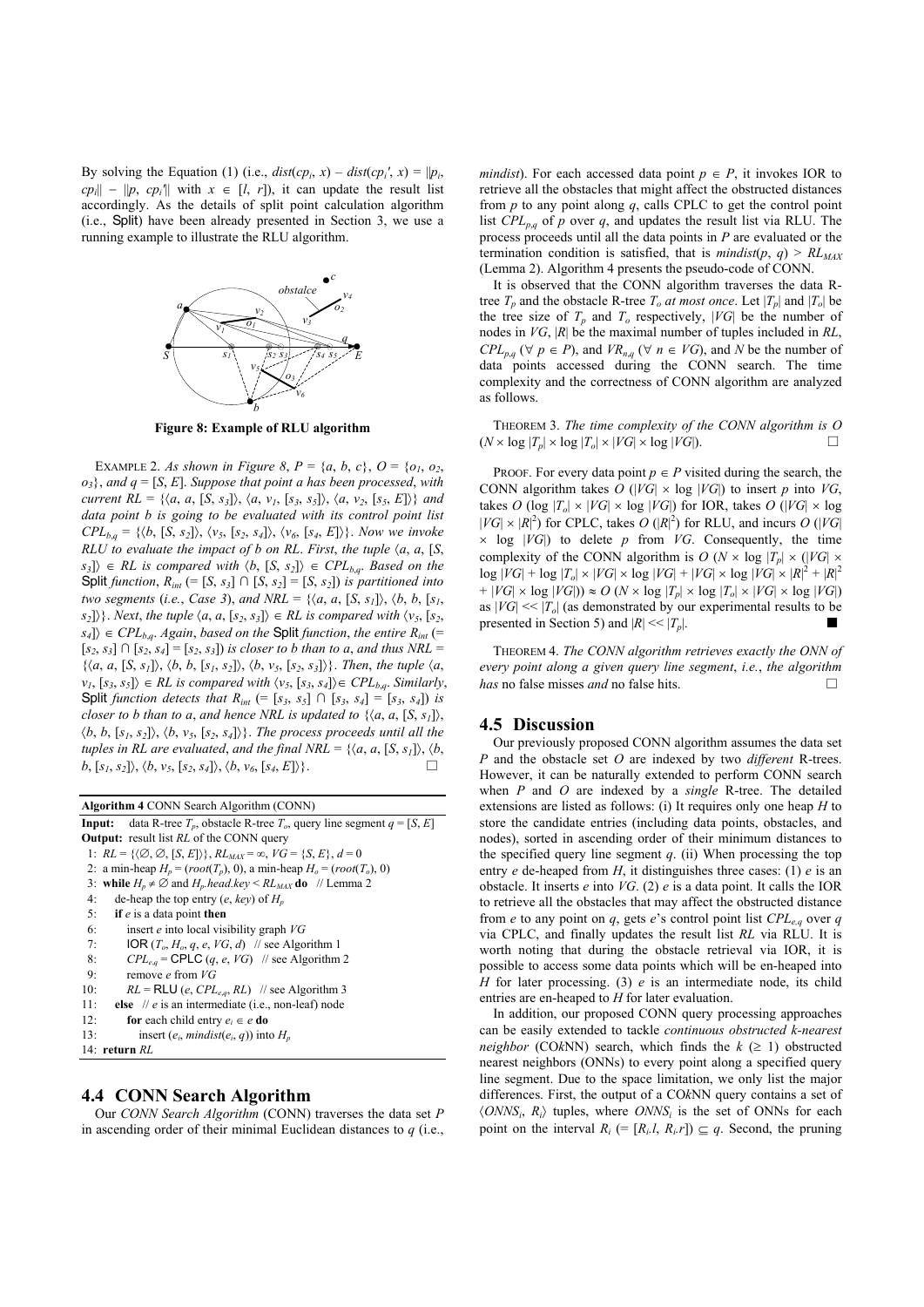distance  $RL_{MAX}$  used in Lemma 2 has to be updated to  $MAX_{i \in [1, t]}$ (*maxodist*(*ONNSi*, *Ri.l*), *maxodist*(*ONNSi*, *Ri.r*)), in which *maxodist*(*ONNS*, *s*) represents the maximal obstructed distance from any point in set *ONNS* to point *s*, i.e.,  $MAX_{p \in ONNS} (\|p, s\|)$ .

#### **5. EXPERIMENTAL EVALUATION**

This section evaluates the performance of the proposed algorithms. We first describe experimental settings, and then present experimental results and our findings. All the algorithms were implemented in C<sub>++</sub> and the experiments were conducted on an Intel Core 2 Duo 2.33 GHz PC with 3.25GB RAM.

#### **5.1 Experimental Setup**

Our experiments are based on both real and synthetic datasets, with the search space fixed at a  $[0, 10000] \times [0, 10000]$  square shaped range. Two real datasets are deployed, namely *CA* and *LA*<sup>7</sup> . *CA* contains 2D points, representing 60,344 locations in California; and *LA* includes 2D rectangles, representing 131,461 MBRs of streets in Los Angeles. All datasets are normalized in order to fit the search range. Synthetic datasets are generated based on uniform distribution and zipf distribution, with the cardinality varying from 0.1×|*LA*| to 10×|*LA*|. The coordinate of each point in *Uniform* datasets is generated uniformly along each dimension, and that of each point in *Zipf* datasets is generated according to zipf distribution with skew coefficient  $\alpha = 0.8$ . We assume a point's coordinates on both dimensions are mutually independent. As COkNN ( $k \ge 1$ ) search involves a data set *P* and an obstacle set *O*, we deploy three different combinations of the datasets, namely *CL*, *UL*, and **ZL**, representing  $(P, O) = (CA, LA)$ , (*Uniform*, *LA*), and (*Zipf*, *LA*), respectively. Note that the data points in *P* are allowed to lie on the boundaries of the obstacles but not in their interiors.

All data and obstacle sets are indexed by an  $R^*$ -tree [1], with the page size fixed at 4KB. The performance metrics in our performance study include I/O cost (i.e., number of pages accessed), CPU time, query cost (i.e., the sum of the I/O time and CPU time, where the I/O time is computed by charging 10ms for each page fault), visibility graph size  $|S_{VG}|$  (i.e., number of vertices in visibility graph), number of points evaluated (*NPE*) during search, and number of obstacles evaluated (*NOE*) during search. Unless specifically stated, the size of LRU buffer is 0 in the experiments, i.e., the I/O cost is determined by the number of nodes accessed. We investigate the efficiency and effectiveness of our proposed algorithms under various parameters, which are summarized in Table 2. The numbers in bold represent default settings. In each experiment, we evaluate the impact of one parameter while others are fixed at their default values, and run 100 CO*k*NN queries with their average performance reported. The starting point and the orientation (in  $[0, 2\pi)$ ) of the query line segment are randomly generated, while its length is controlled by the parameter *ql*.

**Table 2. Parameter ranges and default values** 

| Parameter                                | Range                      |
|------------------------------------------|----------------------------|
| query length $ql$ (% of data space side) | 1.5, 3, 4.5, 6, 7.5        |
|                                          | 1, 3, 5, 7, 9              |
| P/ O                                     | 0.1, 0.2, 0.5, 1, 2, 5, 10 |
| buffer size bs $(\%$ of the tree size)   | 0, 1, 2, 4, 8, 16, 32      |
|                                          |                            |

<sup>7</sup> *CA* and *LA* are available in the site: http://www.rtreepo rtal.org.

1

## **5.2 Performance Study**

The first set of experiments studies the effect of query length *ql* (% of data space side). Figure 9 shows the efficiency of the CO $k$ NN algorithm as a function of *ql*, by fixing  $k = 5$ . It is observed that the total query time (breaking into I/O and CPU cost), *NPE*, and *NOE* grow with *ql*. The reason behind is that, as the query segment becomes longer, the number of candidate data points processed, the number of obstacles encountered, and the number of split points generated increase, which results in more distance computation, more control point list computation, and more result list update. Figure 9(b) illustrates the size of visibility graph (i.e.,  $|S_{VG}|$ ) with respect to *ql*. As all the obstacles are in rectangular shapes, there are  $4 \times |O| = 525,844$  vertexes in a global visibility graph when  $O = LA$ , denoted as FULL in Figure 9(b). Notice that although  $|S_{VG}|$  ascends with the growth of *ql*, its size is much smaller than the size of FULL, as also demonstrated in the subsequent experimental results. This further demonstrates the effectiveness of our proposed incremental obstacle retrieval (IOR) algorithm in reducing the number of obstacle traversals.



**Figure 9: Performance vs.** *ql* **(% of data space side)** 

Figure 10 depicts the performance of the CO*k*NN algorithm with respect to *k*, with *ql* fixed at 4.5%. As expected, all costs involving total query time, *NPE*, *NOE*, and  $|S_{VG}|$  increase with *k*. This is because a larger value of  $k$  implies a larger search range (for both data points and obstacles) and hence more distance computations are incurred. Furthermore, as *k* grows, the number of answer points in the final result list increases, which results in more frequent update operations and thus more expensive maintenance cost of the result list.



Figure 11 plots the efficiency of the CO*k*NN algorithm as a function of the ratio of the cardinality of the data set *P* to that of the obstacle set *O*, i.e.,  $|P|/|O|$ , with  $k = 5$  and  $ql = 4.5%$ . A crucial observation is that the cost of the CO*k*NN algorithm first drops and then increases as  $|P|/|O|$  varies from 0.1 to 10. In particular, the query time of CO*k*NN decreases when |*P*|/|*O*| increases (e.g.,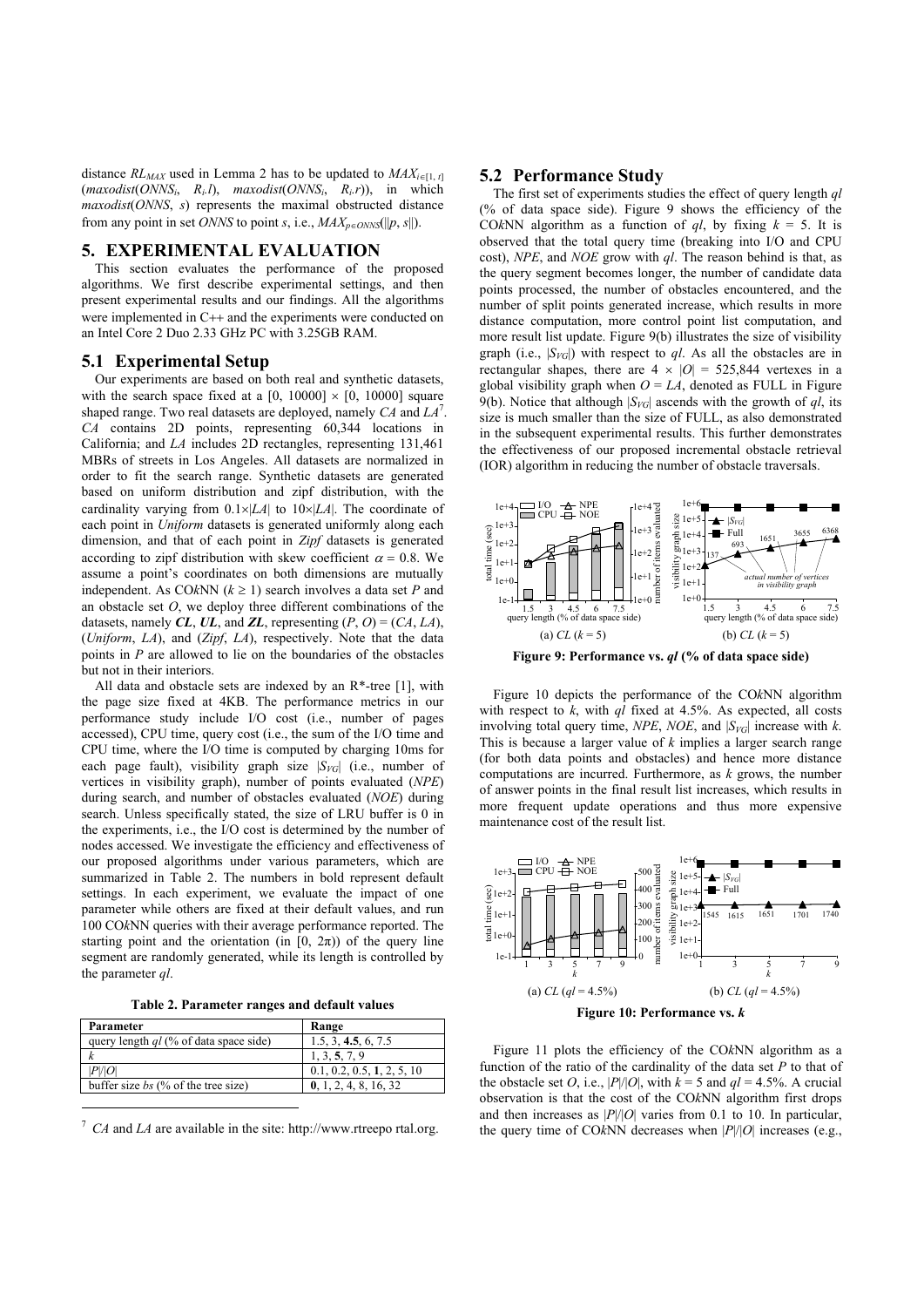from 0.1 to 0.5 in Figure 11(c)). This is because, as the density of data set *P* grows, the search space of CO*k*NN becomes smaller. Accordingly, the number of obstacles that might affect the obstructed distances from data points to any point on a given query line segment is decreased (i.e., the IOR algorithm retrieves less obstacles), which is indicated by *NOE* in Figures 11(a) and 11(c). However, as  $|P|/|O|$  continues ascending (e.g., from 1 to 10) in Figure 11(c)), the cost of CO*k*NN gradually increases. This is because the interval dominated by each data point becomes shorter, and the result list contains more answer points. In other words, more candidate data points need evaluation as implied by *NPE* in Figures 11(a) and 11(c), which in turn increases the split point computation overhead and the result list update cost. Observe that when *P* and *O* share similar cardinalities (e.g., |*P*|/|*O*| = 0.5), CO*k*NN incurs the shortest query time. Since the search space of CO*k*NN decreases as  $|P|/|O|$  increases,  $|S_{VG}|$  drops with  $|P|/|O|$  as shown in Figures 11(b) and 11(d).



All the previous experiments are conducted without any buffer (i.e., the size of LRU buffer is 0). In this set of experiments, we examine the influence of buffer size *bs* on the CO*k*NN search performance, with *bs* varying from 1% to 32% of each R-tree size. The results are plotted in Figure 12, by fixing  $k = 5$  and  $ql = 4.5\%$ . To obtain stable statistics, we use the first 50 queries to warm up the buffer and only report the average performance of the last 50 queries. It is observed that non-zero buffer can only improve I/O performance, but not others.





In all the above experiments, we assume data set *P* and obstacle set *O* are indexed by two separate R-trees. However, as mentioned in Section 4.5, our proposed CONN search algorithm is very flexible, and it can support the case where both *P* and *O* are indexed by a single R-tree. In the last set of experiments, we compare the performance of CO*k*NN retrieval when *P* and *O* are indexed by two different R-trees (denoted as 2T) against that under the scenario where they are indexed by one unified R-tree (denoted as 1T), and the experimental results are shown in Figure 13. It shows that 1T is more efficient than 2T in most cases. This is because when both data points and obstacles are indexed by one R-tree, only one traversal of the unified R-tree is required. Data points and obstacles that are close to each other could be found in the same leaf node of the R-tree. Based on this result, when we perform expensive spatial data mining tasks, it is more beneficial to build a single R-tree for both data points and obstacles.



**Figure 13: CO***k***NN on two R-trees vs. its on one R-tree**